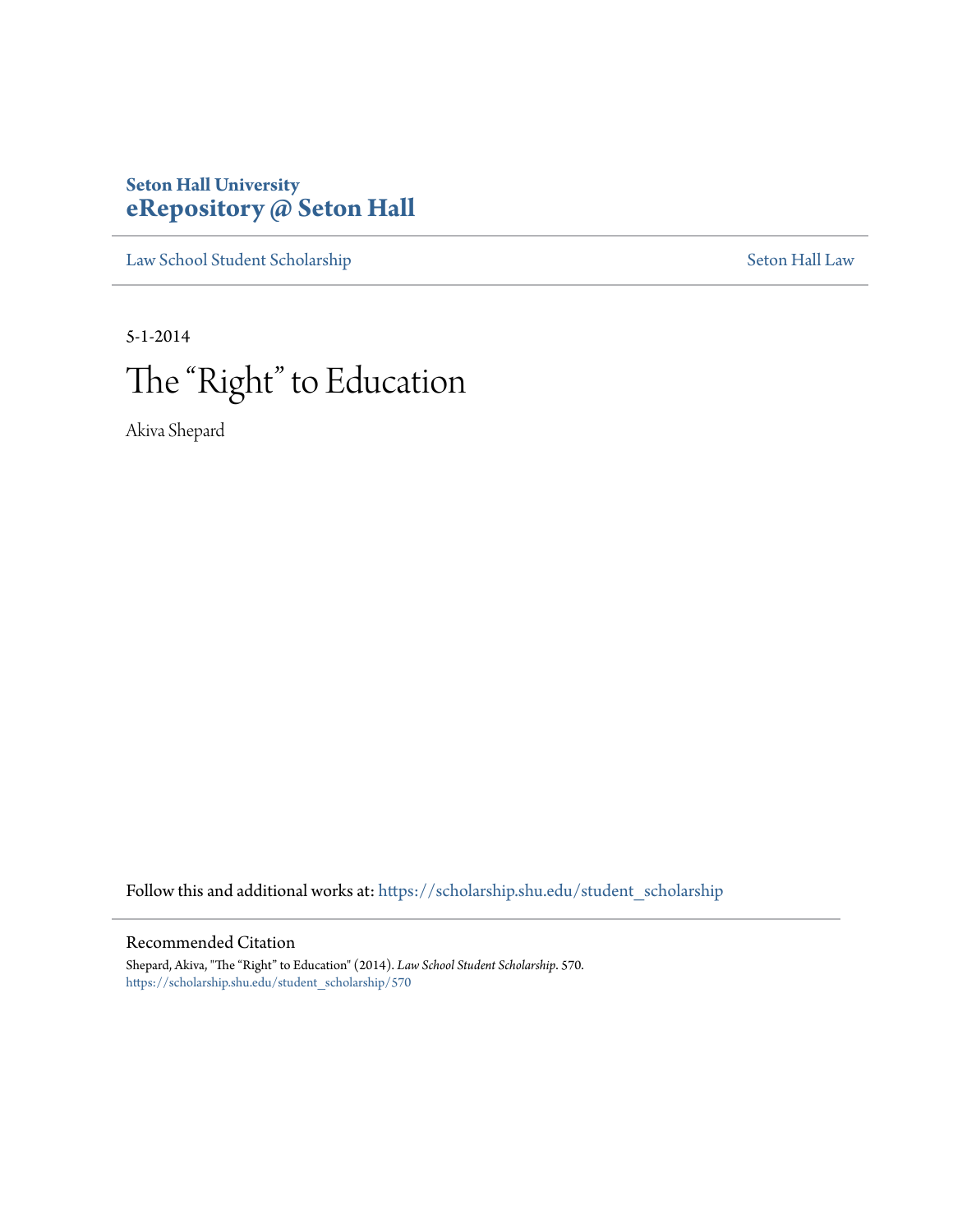| Contents                                                                                      |  |
|-----------------------------------------------------------------------------------------------|--|
|                                                                                               |  |
|                                                                                               |  |
| A. Support in the Provisions of the United States Constitution, and Supreme Court             |  |
|                                                                                               |  |
|                                                                                               |  |
|                                                                                               |  |
| B. Policy Arguments: Whether there should be More or Less Federal Involvement in              |  |
|                                                                                               |  |
|                                                                                               |  |
| 2. A Brief History of Federal Education Programs, Their Successes and Failures 11             |  |
| II. HOW CAN STATES LEARN FROM THE SUCCESSES OF FOREIGN EDUCATION                              |  |
|                                                                                               |  |
|                                                                                               |  |
|                                                                                               |  |
| 2) Finland's Constitutional Provisions for Education and Education System  17                 |  |
|                                                                                               |  |
| C. Future Strategies: A Model State Constitutional Provision for Education, With the Adoption |  |
|                                                                                               |  |
|                                                                                               |  |
|                                                                                               |  |
|                                                                                               |  |
|                                                                                               |  |
|                                                                                               |  |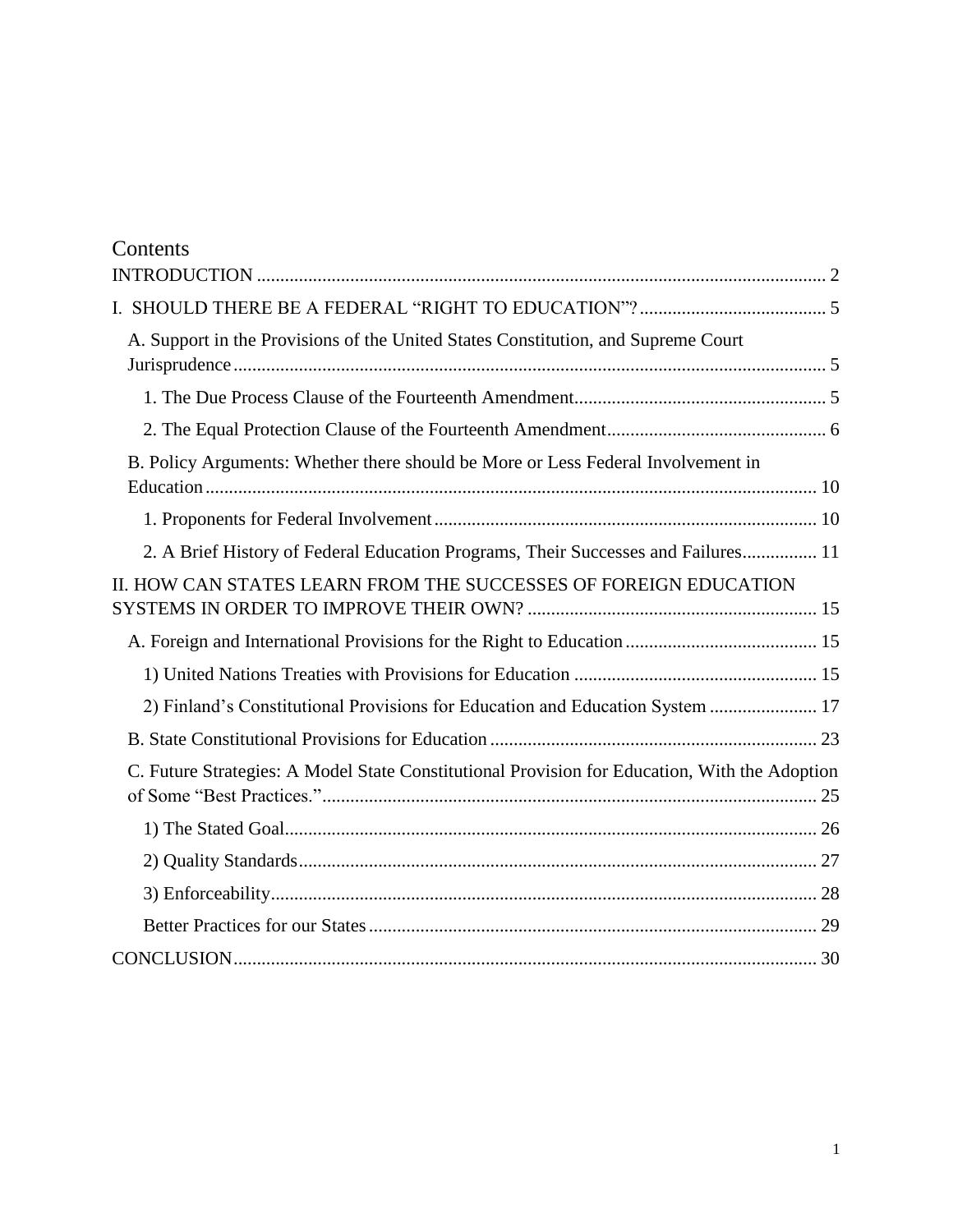<span id="page-2-0"></span>Akiva Shepard - akivashepard@gmail.com Comparative Constitutional Law Professor Riccio December 2, 2013

#### **INTRODUCTION**

The "right to education" is one of the building blocks of our democratic society. Justice Cardozo once said: "There is no choice without knowledge… Implicit, therefore, in the very notion of liberty is the liberty of the mind to absorb and to beget."<sup>1</sup> At a Republican Presidential Convention, Senator John McCain said that "education is the civil rights issue of this century."<sup>2</sup> This statement may seem obvious, but only if one assumes, as many do, that a "right of education" is already a constitutional or civil right that is protected by the federal government.<sup>3</sup> Indeed, in 1983, the Secretary of Education, Terrel Bell, commissioned a National Commission on Excellence in Education. The opening of the report defined the nature of this right:

All, regardless of race or class or economic status, are entitled<sup>4</sup> to a fair chance and to the tools for developing their individual powers of mind and spirit to the utmost. This promise means that all children by virtue of their own efforts, competently guided, can hope to attain the mature and informed judgment needed to secure gainful employment, and to manage their own lives, thereby serving not only their own interests but also the progress of society itself.<sup>5</sup>

 $\overline{a}$ 

2 *Sen. John McCain, Acceptance Speech at the Republican National Convention*, THE N.Y. TIMES (May 23, 2012), http://elections.nytimes.com/2008/president/conventions/videos/transcripts/20080904\_MCCAIN\_SPEECH.html. <sup>3</sup> *News & Notes: Algebra Project Teaches Math Skills That Pay*, NPR radio broadcast Feb. 20, 2007, 9:00 a.m., http://www.npr.org/templates/story/story.php?storyId=7495586 (asserting that most people assume they have a right to education)

<sup>&</sup>lt;sup>1</sup> Cardozo, THE PARADOXES OF LEGAL SCIENCE 104 (1928).

 $4$  Obviously, this is not to suggest that the Commission were under the impression that education was a federally guaranteed right. Rather, this was expressed as an *entitlement* that people need to have for a chance at being successful in society.

<sup>5</sup> *The National Commission On Excellence In Education, A Nation At Risk: The Imperative for Educational Reform* (April, 1983) http://datacenter.spps.org/uploads/sotw\_a\_nation\_at\_risk\_1983.pdf (hereafter "Commission", or "Commission report").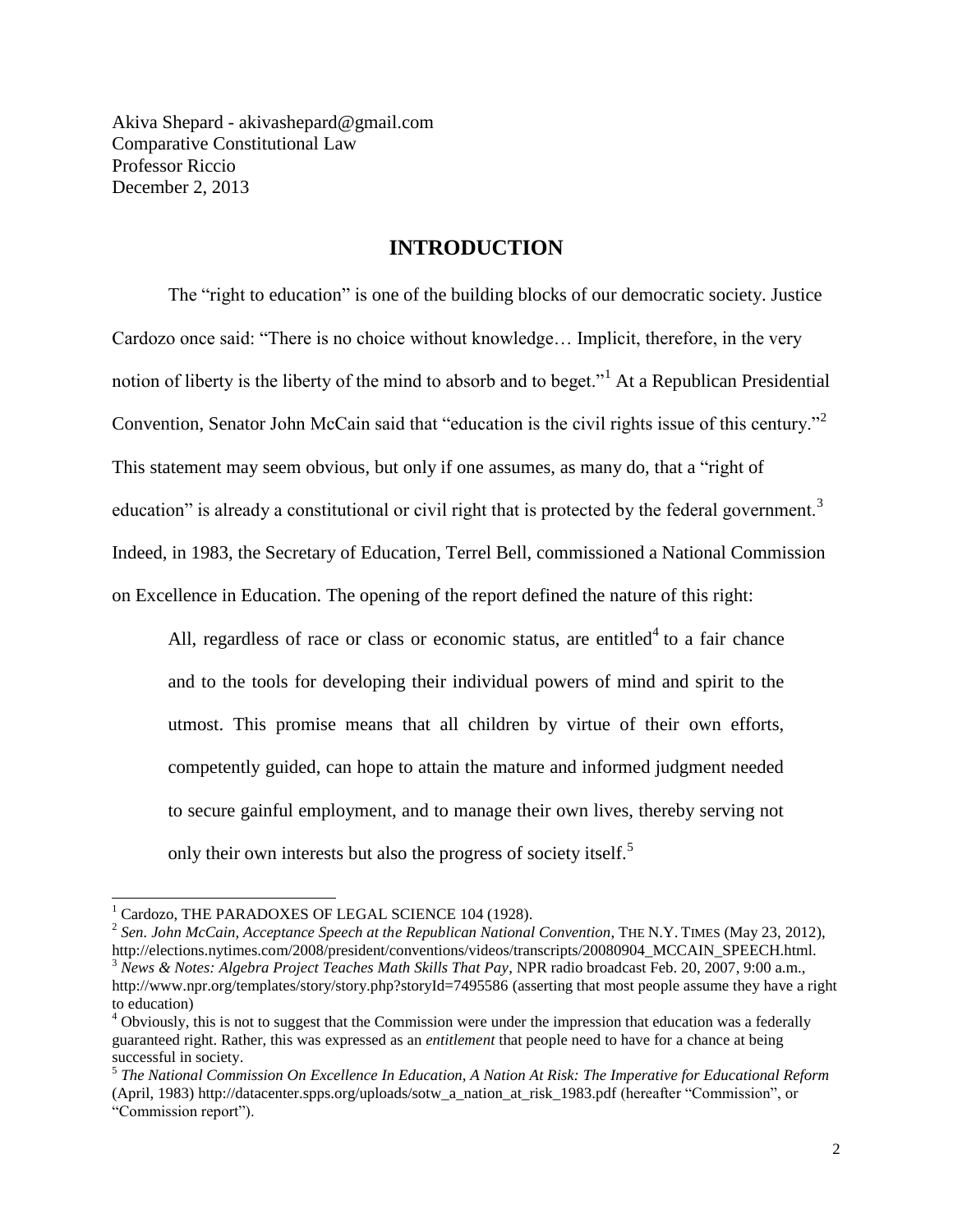Education as a right, however, does not exist in the Federal Constitution of the United States. Rather, education is left to the states to enact laws that mandate the education of children within certain age ranges. Indeed every state has enacted such laws, including structures that provide for a free public elementary and secondary school system.<sup>6</sup>

However, this system is not working the way it should. Until the 1970's, the United States was considered a model of all that is right with education.<sup>7</sup> Since then, the United States has been in a steady decline in many international ratings pertaining to major categories of education. <sup>8</sup> The 1983 report from the National Commission on Excellence in Education<sup>9</sup> shocked the American public by revealing that a significant percentage of public school students had not acquired some of the most basic educational knowledge and skills, and many were growing to be illiterate adults.<sup>10</sup>

<sup>6</sup> See Richard J. Stark, EDUCATION REFORM: JUDICIAL INTERPRETATION OF STATE CONSTITUTIONS' EDUCATION FINANCE PROVISIONS-ADEQUACY VS. EQUALITY, 1991 ANN. SURV. AM. L. 609, 669. The States' constitutional provisions for education are as follows: Ala. Const. art. XIV § 256 (?YEAR?); Alaska Const. art. VII, § 1; Ariz. Const. art. XI, § 1; Ark. Const. art. XIV, § 1; Cal. Const. art. IX, § 1; Colo. Const. art. IX, § 2; Conn. Const. art. VIII, § 1; Del. Const. art. X, § 1; Fla. Const. art. IX, § 1; Ga. Const. art. VIII, § 1, para. 1; Haw. Const. art. X, § 1; Idaho Const. art. IX, § 1; Ill. Const. art. X, § 1; Ind. Const. art. VIII, § 1; Iowa Const. art. IX, 2d, § 3; Kan. Const. art. VI, § 1; Ky. Const. art. § 183; La. Const. art. VIII, §§ 1, 13(B); Me. Const. art. VIII, pt. 1, § 1; Md. Const. art. VIII, § 1; Mass. Const. pt. 2, ch. 5, § 2; Mich. Const. art. VIII, § 2; Minn. Const. art. XIII, § 1; Miss. Const. art. VIII, § 201; Mo. Const. art. IX, § 1(a); Mont. Const. art. X, § 1; Neb. Const. art. VII, § 1; Nev. Const. art. XI, §§ 1-2; N.H. Const. pt. 2, art. LXXXIII; N.J. Const. art. VIII, § 4, para. 1; N.M. Const. art. XII, § 1; N.Y. Const. art. XI, § 1; N.C. Const. art. IX, § 2; N.D. Const. art. VIII, §§ 2-4; Ohio Const. art. VI, § 2; Okla. Const. art. I, § 5, art. XIII, § 1; Or. Const. art. VIII, § 3; Pa. Const. art. III, § 14; R.I. Const. art. XII, § 1; S.C. Const. art. XI, § 3; S.D. Const. art. VIII, § 1, art. XXIII; Tenn. Const. art. XI, § 12; Tex. Const. art. VII, § 1; Utah Const. art. III, art. X, § 1; Vt. Const. ch. II, § 68; Va. Const. art. VIII, § 1; Wash. Const. art. IX, § 1, art. XXVI; W. Va. Const. art. XII, § 1; Wis. Const. art. X, § 3; Wyo. Const. art. I, § 23, art. VII, §§ 1, 9, art. XXI, § 28.

<sup>7</sup> Linda Darling-Hammond, *What we can learn from Finland's successful school reform*, NATIONAL EDUCATION ASSOCIATION (Nov. 2010) http://www.nea.org/home/40991.htm (Dec. 1, 2013, 1:09 p.m.).  $^8$  Id.

<sup>&</sup>lt;sup>9</sup> Note 5 supra. Interestingly, the Commission chose to portray the urgency of the matter by framing it in the historically-appropriate cold-war context: "If an unfriendly foreign power had attempted to impose on America the mediocre educational performance that exists today, we might well have viewed it as an act of war… We have, in effect, been committing an act of unthinking, unilateral educational disarmament."

<sup>&</sup>lt;sup>10</sup> Id. The Commission's report attempted to detail possible solutions to the education problem. However, while some of those changes have been implemented, the state of education has not improved in those 30 years, and in many ways has gotten worse. At that time, over 23 million adults, 13% of seventeen-year olds were found to be illiterate, with the number among minorities at nearly 40%.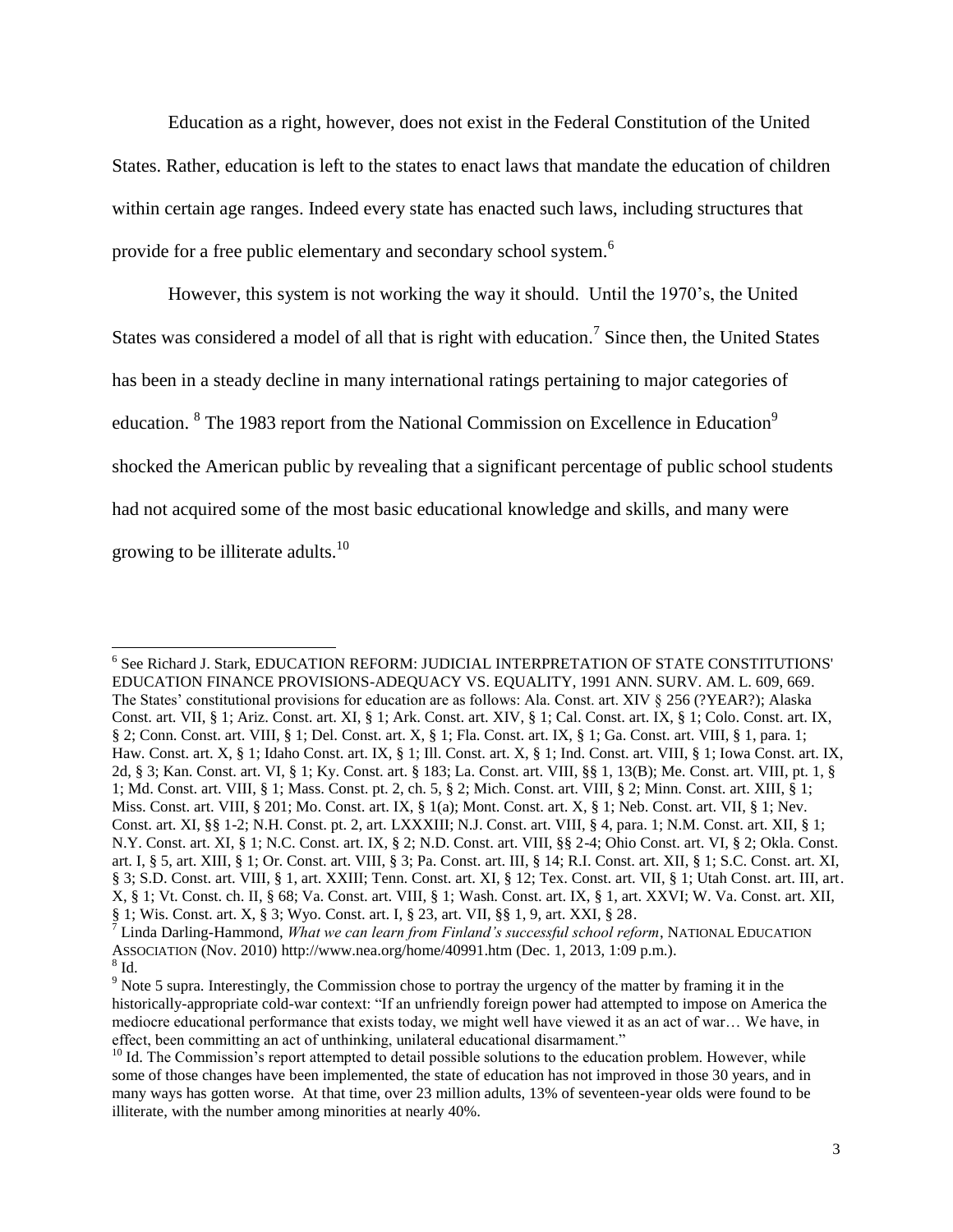The United States has not regained its illustrious status and reputation for education since then. In a 2009 report on the state of education of its 33 member nations, OECD (Organisation for Economic Co-operation and Development) ranked the United States  $33<sup>rd</sup>$  in reading,  $27<sup>th</sup>$  in math, and  $22<sup>nd</sup>$  in science.<sup>11</sup> Countries like Korea, Finland and Canada consistently came in at the top of those rankings across all categories.

Much ink has been spilled to try to figure out the root of the rot in our education system. Much of the problems arise from inequality among school districts.<sup>12</sup> Additional factors like gaps in school finance, inadequacy of curriculums, poorly trained, improperly compensated, and in some cases just "bad" teachers, and inflated teachers' unions, have all taken their share of the blame. $13$ 

If the United States wishes to reclaim its status as top of the education world, something needs to be done. In this paper, we will endeavor to separate the educational systems that work from the systems that clearly don't. Constitutional provisions will be analyzed, and comparisons will be made between our states among themselves, and between our states and Finland. In Part I we will discuss the current state of the "right to education" jurisprudence in the United States from a federal (United States Supreme Court) standpoint; we will show that perhaps a "fundamental right" to education is not a practical solution for our education woes; and we will look to federally mandated education programs to see if there is potential of success in that route. Part II will look at the right to education globally, tracking the meteoric progress that Finland is making in the world of education; compare some of the most successful and least successful

l

<sup>11</sup> *PISA 2009 Results: Executive Summary*, OECD (2010), http://www.oecd.org/pisa/pisaproducts/46619703.pdf.

 $12$  This is evident from the U.S. Supreme Court jurisprudence, as will be discussed below.

 $13$  All of these issues will be addressed, to some extent, later in this note.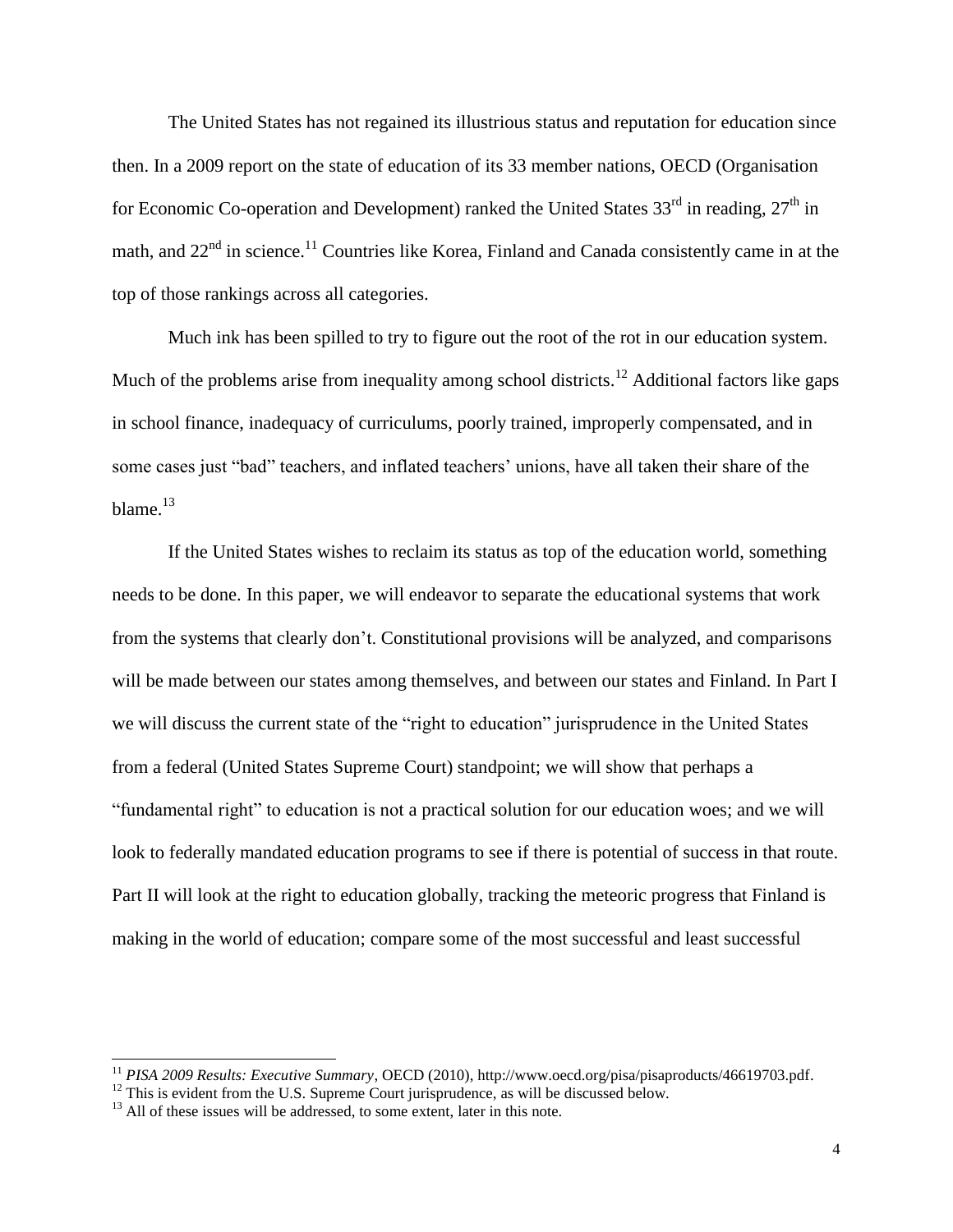models of education among the states, and finally propose a model that states should follow, independent of Federal activity, $14$  based on components of successful systems.

### <span id="page-5-1"></span><span id="page-5-0"></span>**I. SHOULD THERE BE A FEDERAL "RIGHT TO EDUCATION"? A. Support in the Provisions of the United States Constitution, and Supreme Court Jurisprudence**

<span id="page-5-2"></span>1. The Due Process Clause of the Fourteenth Amendment

In 1923, the Supreme Court in *Meyer v. Nebraska*<sup>15</sup> first recognized that to seek knowledge was an endeavor that had constitutional ramifications under the Due Process clause of the Fourteenth Amendment<sup>16</sup>: "(the Due Process clause of the Fourteenth Amendment) denotes not merely freedom from bodily restraint but also the right of the individual to contract, to engage in any of the common occupations of life, to acquire useful knowledge..."<sup>17</sup> However, the Due Process Clause has not been construed as an expression of a positive right, rather as a negative right that forbids the government from preventing an individual from attaining certain freedoms, in this case the acquisition of knowledge. In fact, in that case, the Court stated: "The American people have always regarded education and acquisition of knowledge as matters of supreme importance which should be diligently promoted."<sup>18</sup> The case involved a challenge to a Nebraska law that made it illegal to teach students who had not completed the eighth grade in any language other than English. The Court found the law to be unconstitutionally at odds with the substantive due process of that time. However, the Court did not make any mention in the

 $14$  Although any positive input by the Federal government in the form of funding would obviously be helpful, if only in a supportive role.

<sup>15</sup> Meyer v. Nebraska, 262 U.S. 390 (U.S. 1923).

<sup>&</sup>lt;sup>16</sup> The Due Process clause of the Fourteenth Amendment reads as follows: "No state shall make or enforce any law which shall abridge the privileges or immunities of citizens of the United States; nor shall any state deprive any person of life, liberty, or property, without due process of law." U.S. Const. amend. XI, §1.  $^{17}$ Id., at 399.

 $^{18}$  Id.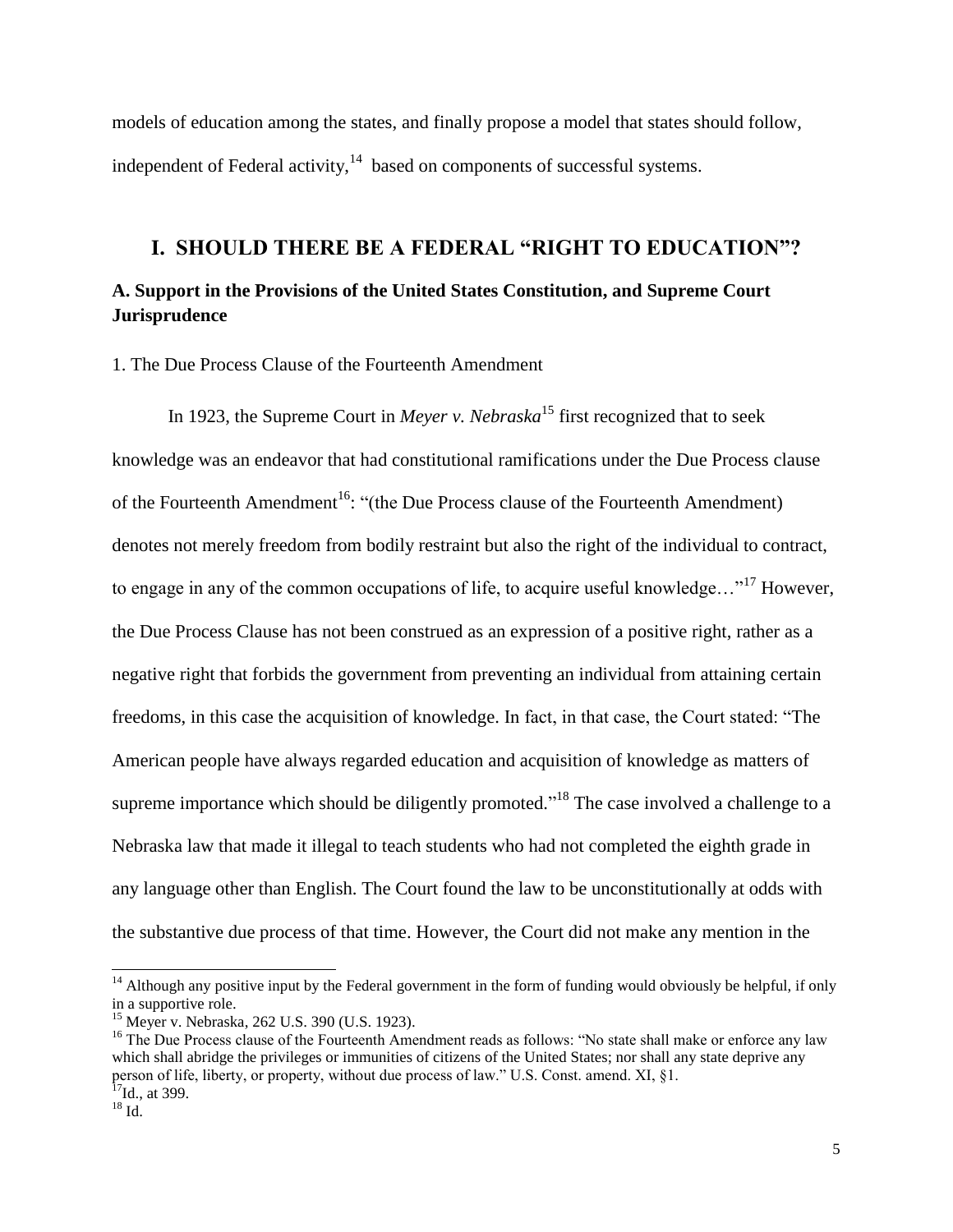decision that indicated that education should receive positive Constitutional protection on a federal level.<sup>19</sup>

<span id="page-6-0"></span>2. The Equal Protection Clause of the Fourteenth Amendment

The Supreme Court came close to addressing education as a fundamental right in 1954 in the famous *Brown v. Board of Education* decision.<sup>20</sup> In that case, the court consolidated four different cases in which African-American students wished to attend schools in their areas that were previously segregated. The Court overruled their previous decision in *Plessy v.*  Fergusson,<sup>21</sup> which had established the "separate but equal" doctrine that schools had been relying upon until then and declared that "separate educational facilities are inherently unequal."<sup>22</sup> The states' segregationist laws were ruled as being inconsistent with the Fourteenth Amendment's equal protection clause, meaning education had to be applied equally among all students.<sup>23</sup>

In that case, the Court did recognize education as an essential function of government, but limited the responsibility to the states: "Today, education is perhaps the most important function of *state and local governments*… It is the very foundation of good citizenship. (emphasis added)"  $^{24}$  There too, the Court did not address whether education should be a federally protected right.

<sup>&</sup>lt;sup>19</sup> The Court in *San Antonio*. (see note 25 infra.) highlighted this theme of the vitality of education in our society by listing the cases until *Brown* (see note 20 infra.) that dealt with education: Wisconsin v. Yoder, 406 U.S. 205 (1972); Abington School Dist. v. Schempp, 374 U.S. 203 (1963); People of State of Illinois ex rel. McCollum v. Board of Education, 333 U.S. 203 (1948); Pierce v. Society of Sisters, 268 U.S. 510 (1925); Meyer v. Nebraska, 262 U.S. 390 (1923); Interstate Consolidated Street R. Co. v. Massachusetts, 207 U.S. 79 (1907).  $20$  Brown v. Board of Education, 347 U.S. 483, (U.S. 1954).

 $21$  Plessy v. Ferguson, 163 U.S. 537.

<sup>22</sup> *Brown*, at 486.

 $23$  Id. at 495.

<sup>24</sup> Id. at 492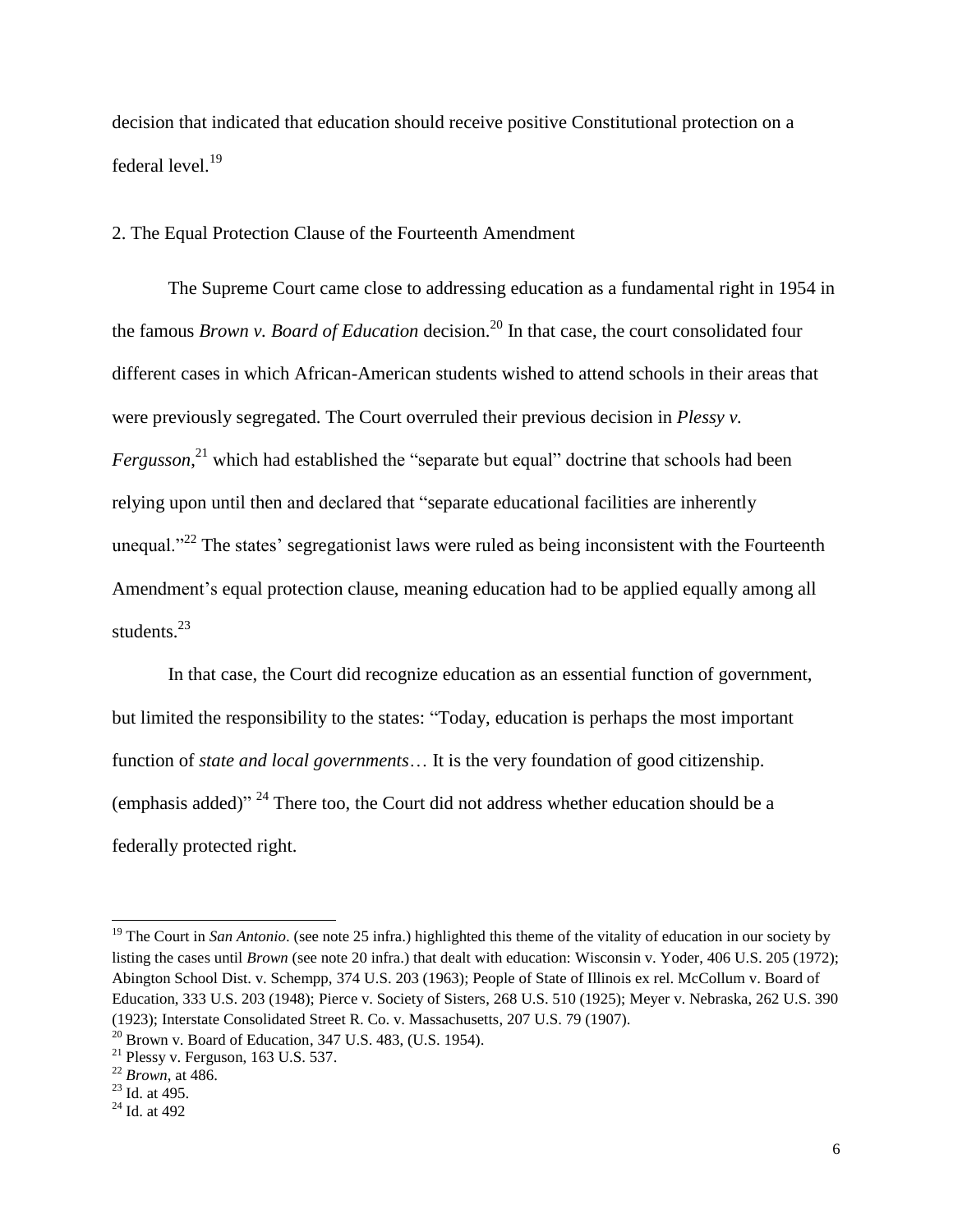The Court did address this issue in the seminal 1973 case of *San Antonio Independent*  School District v. Rodriguez.<sup>25</sup> This class-action suit, brought on behalf of children of minority and poor families, claimed that the Texas' education financing system was unconstitutional under the Fourteenth Amendment's equal protection clause.<sup>26</sup> The Texas law made funding available to districts based on an *ad valorem* tax, which caused a wide discrepancy in per-student funding between wealthier and poorer areas. Plaintiffs urged the Court to apply strict scrutiny to the state law and find the law unconstitutional, but the Court declined to do so. The majority's opinion stood for four propositions: 1) that strict scrutiny was inapplicable, since there was no evidence of disadvantaging a suspect class; 2) since education was not a right afforded protection under the Constitution, the financing system did not implicate any fundamental right,  $27$  3) the traditional, intermediate standard of review was applicable, since there were implications to the traditional deference given to state legislatures in the areas of fiscal and educational policies and local taxation, which would also have an impact on the principles of federalism; and 4) even though the system in Texas was imperfect, it did not deny any child a basic education and did not purposely discriminate against anyone in particular, and therefore it rationally furthered legitimate state interests.<sup>28</sup>

Justice Powell, writing for the majority, seemed to echo the court's decision in *Brown*. He found that although everyone agrees that education is a vital function of the government, that fact by itself does not cause that function to become a fundamental right protected under the

<sup>&</sup>lt;sup>25</sup> San Antonio Independent School District v. Rodriguez, 411 U.S. 1 (U.S. 1973).

<sup>&</sup>lt;sup>26</sup> "No state shall make or enforce any law which shall ... deny to any person within its jurisdiction the equal protection of the laws." U.S. Const. amend. XI, §1.

 $2^{27}$  The Court actually punted on this question. The Court stated that even if some part of education should be protected as a meaningful exercise of the right of free speech and the right to vote, the system still did not deny educational opportunities to any child. *Rodriguez*, at 37.

<sup>28</sup> Id. at 39.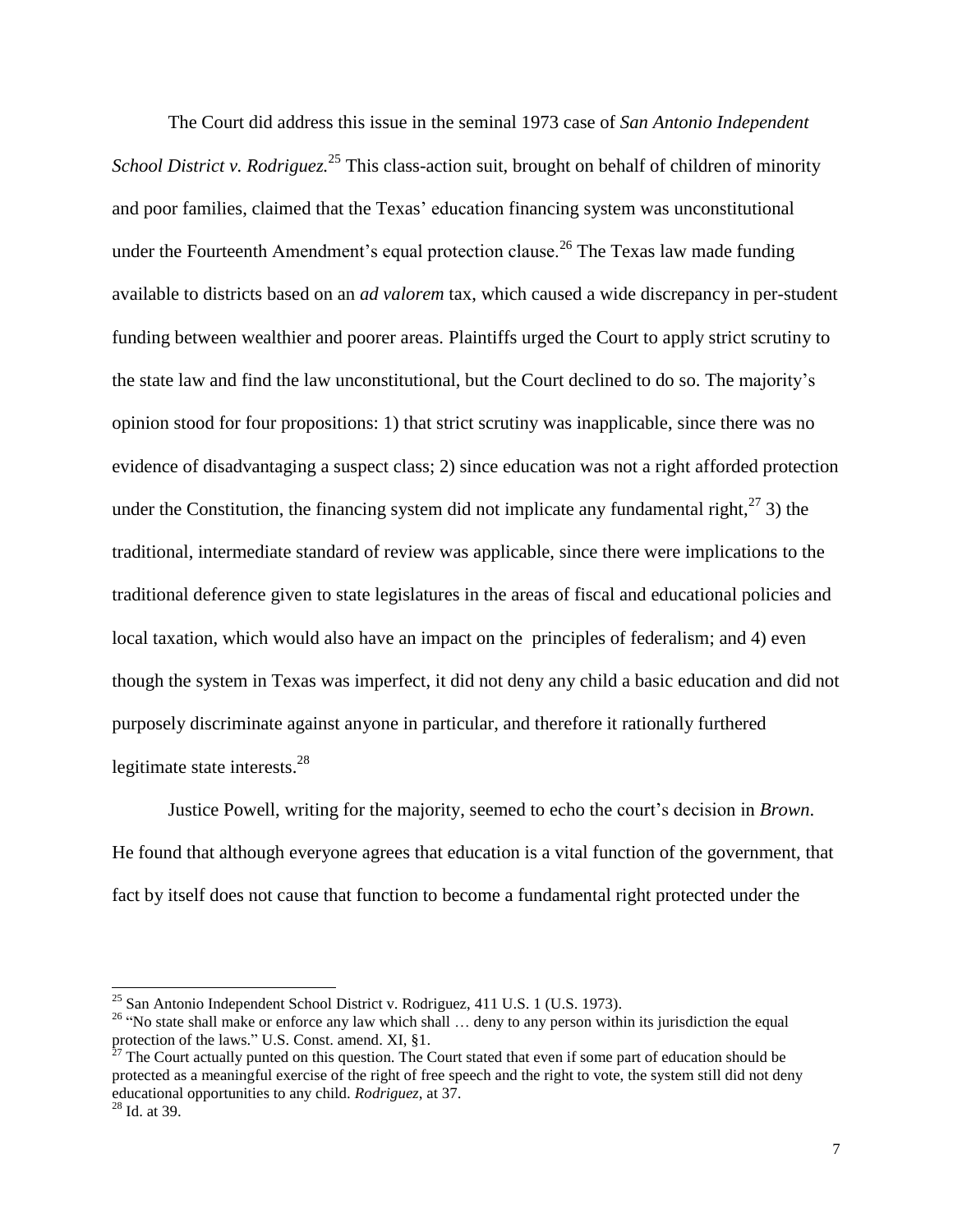Constitution.<sup>29</sup> Instead, the test for deciding whether something should be a protected right is whether the right is "explicitly or implicitly guaranteed by the Constitution."<sup>30</sup>

Next, the Court addressed education as a right in the 1982 case of *Plyler v. Doe*.<sup>31</sup> That case was another challenge to a Texas school district policy that withheld state funds for the education of children who were not legally admitted into the United States.<sup>32</sup> The majority found that this policy was in violation of the Equal Protection Clause of the Fourteenth Amendment.<sup>33</sup> The Court in that case did say that public education is not a "right" guaranteed by the Constitution, following the precedent it set in *Rodriguez*. <sup>34</sup> However, the deprivation of a public school education, although not fundamental right, was not found to be similar to depriving the child of another governmental program.<sup>35</sup> Given the importance of education in our country, the Court here did not afford deference to the state law, and went beyond a "rational basis" standard of review, instead using a "heightened" standard. As applied, the classification of the illegal immigrants had to be "reasonably adapted to 'the purposes for which the state desires to use it.'"<sup>36</sup> This case did not bring the Court any closer to recognizing education as a fundamental right.

The next case of *Papasan v. Allain*,<sup>37</sup>in 1985, recognized this lack of forward movement in attaining a fundamental right of education.<sup>38</sup> There, the petitioners challenged a Mississippi distribution of school funds, claiming, in part, that the law denied the petitioners the right to a

l

 $^{29}$  Id. at 37.

 $30$  Id.

<sup>31</sup> Plyler v. Doe, 457 U.S. 202 (1982).

<sup>32</sup> Id. at 207.

<sup>33</sup> Id.

<sup>34</sup> Id. at 221.

<sup>&</sup>lt;sup>35</sup> This seems to be out of sync with the decision in *Rodriguez*, which predicted a floodgate reaction if they were to allow for education to become a federal right under an argument that denying education is in violation of the First Amendment's protection of speech and the right to vote: "How, for instance, is education to be distinguished from the significant personal interests in the basics of decent food and shelter?" *Rodriguez*, at 37.

<sup>36</sup> *Plyler*, at 226, quoting *Oyama v. California*, 332 U.S. 633, 664-65 (1948) (Murphy, J., concurring).

<sup>37</sup> Papasan v. Allain 478 U.S. 265 (1986).

<sup>38</sup> Id. at 283.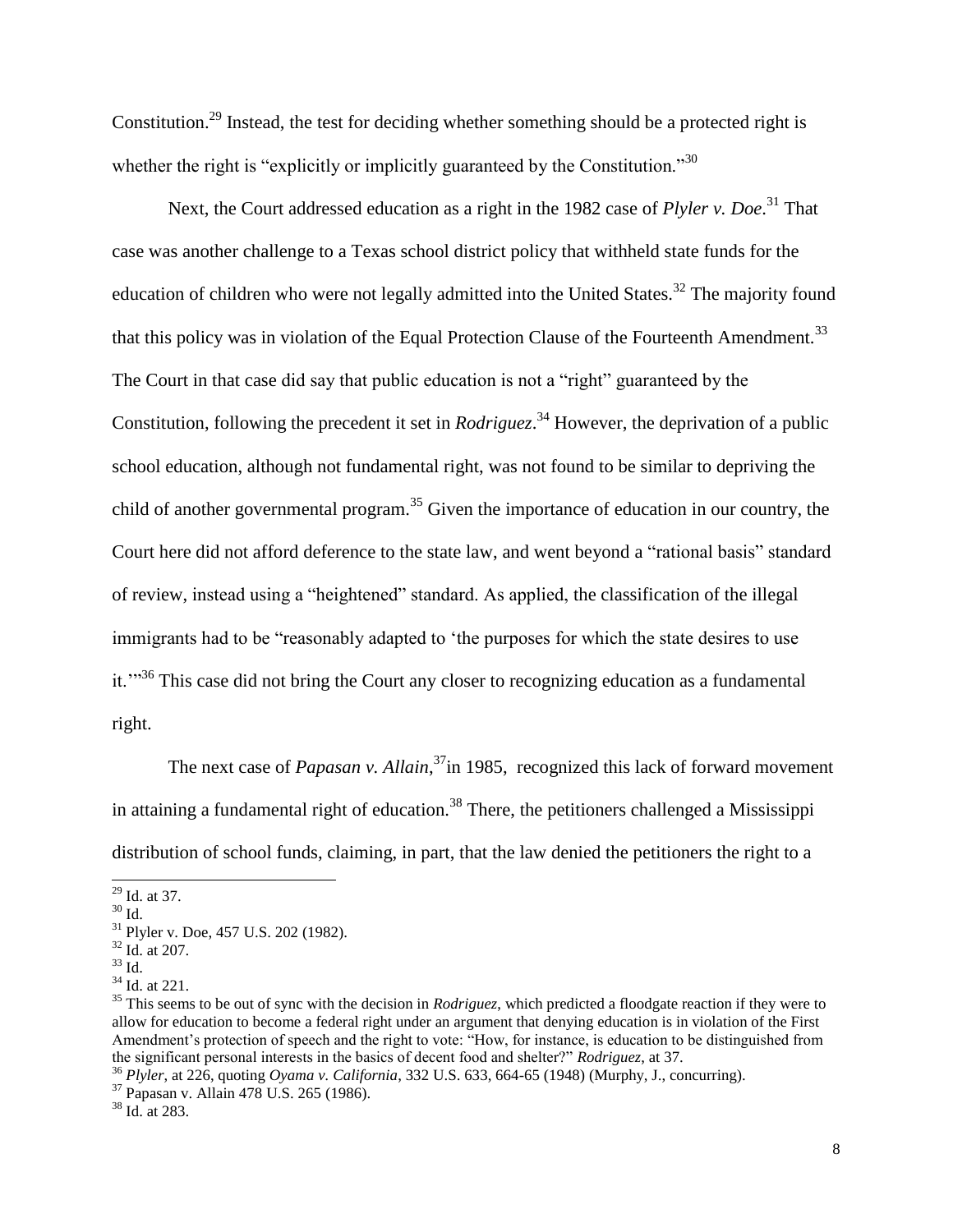minimally adequate education.<sup>39</sup> This, they argued, was guaranteed under the Fourteenth Amendment's Equal Protection Clause.<sup>40</sup> The Court, however, declined to decide upon this issue. Instead, the Court ruled that the lower court did not address the equal protection issue properly since it held that *Rodriguez* was controlling, which the Court held was incorrect.<sup>41</sup> The Court remanded the equal protection claim, and held another part of the claim barred by the 11<sup>th</sup> Amendment.<sup>42</sup>

Three years later, the Court faced its next decision, *Kadramas v. Dickinson Public*  Schools.<sup>43</sup> The appellants in that case argued that their district decision not to reorganize caused them to have to pay for transportation to school.<sup>44</sup> This, they felt, was in violation of the Equal Protection Clause of the Fourteenth Amendment.<sup>45</sup> The Court first discussed the current state of education jurisprudence, stating that they had not accepted education as being a "fundamental right" that would trigger strict scrutiny.<sup>46</sup> The opinion then distinguished this case from the Court's decision to use a heightened scrutiny standard used under *Plyler*: the child in this case was not penalized for the wrongdoing of her parents; rather she was being denied bus service due to her mother's unwillingness to pay the fee that the rest of the parents in the district were paying.<sup>47</sup> Education has thus remained a fundamental part of our society that has not been recognized by the Court as a fundamental, constitutionally protected right.

<sup>&</sup>lt;sup>39</sup> Id. at 274.

<sup>40</sup> Id. at 286.

<sup>&</sup>lt;sup>41</sup> The Court of Appeals in that case held that *Rodriguez* validated all funding structures made by the State, which the Court here said was limited to the facts in that case. Id. at 287-288.  $42$  Id. at 289.

*<sup>43</sup>* Kadramas v. Dickinson Public Schools, 108 U.S. 450 (1988).

<sup>&</sup>lt;sup>44</sup> Id. at 455. The appellants contended that the applicable standard of review should be the "intermediate" standard used in *Plyler*.

 $^{45}$  Id.

 $46$  Id. at 458.

<sup>47</sup> Id. at 459.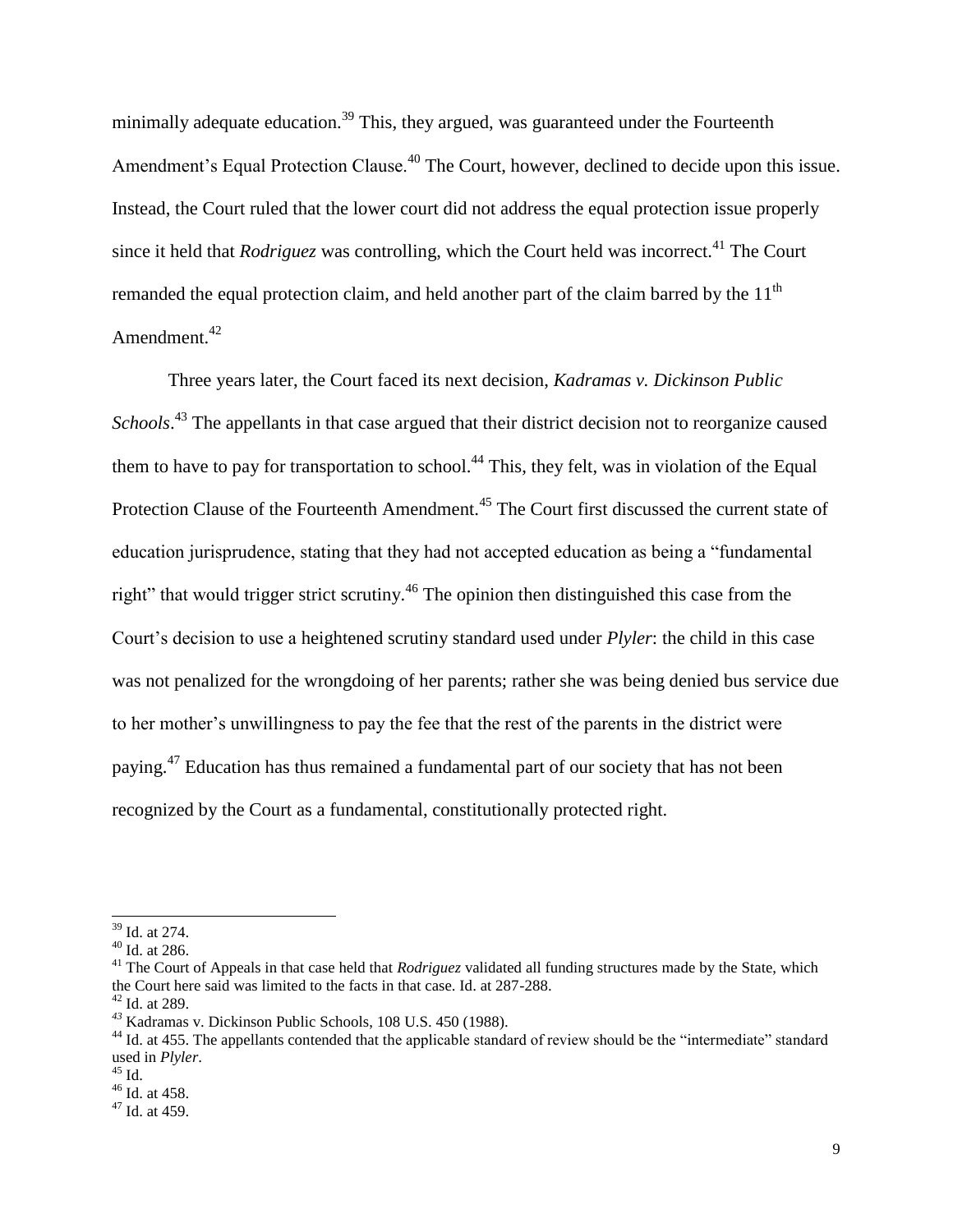In the end, there seems little support for making the "right to a minimal education" a constitutionally protected right. Nothing from the current Supreme Court jurisprudence seems to indicate that the Court is going to be willing to change the status quo, namely that the states will retain the ability to make all decisions regarding education. The Court seems to be willing to grant them latitude in this regard, as the strictest standard of review for challenged law will be some sort of "heightened" standard of review, as narrowly applied in *Plyler*. Since the judicial trend, or lack thereof, is pointing to a lack of a future for Constitutional protection for a right of a minimal education, the question then arises whether this is proper. Should there be a political drive to have education taken under the auspices of the Federal Government? Should it be left solely to the states? The issue of a federal right to education has significant policy implications.

# <span id="page-10-0"></span>**B. Policy Arguments: Whether there should be More or Less Federal Involvement in Education**

#### <span id="page-10-1"></span>1. Proponents for Federal Involvement

The argument has been made that the federal government is already responsible for education, even if only in a supportive role as compared with the states.<sup>48</sup> State efforts have been distinctly unable to rehabilitate failing schools and school districts.<sup>49</sup> The argument is, then, that if the federal government were charged with a fundamental right to education, the states would be forced to take action and assure a quality of education for all children.<sup>50</sup> The federal government would then be able to provide financial support, leadership, and a national focus for education.

<sup>48</sup> See Susan H. Bitensky, 86 Nw. U. L. Rev. 550 (1992), *Theoretical Foundations For A Right To Education Under The U.S. Constitution: A Beginning To The End O F The National Education Crisis*.  $49$  Id.

 $50$  Id.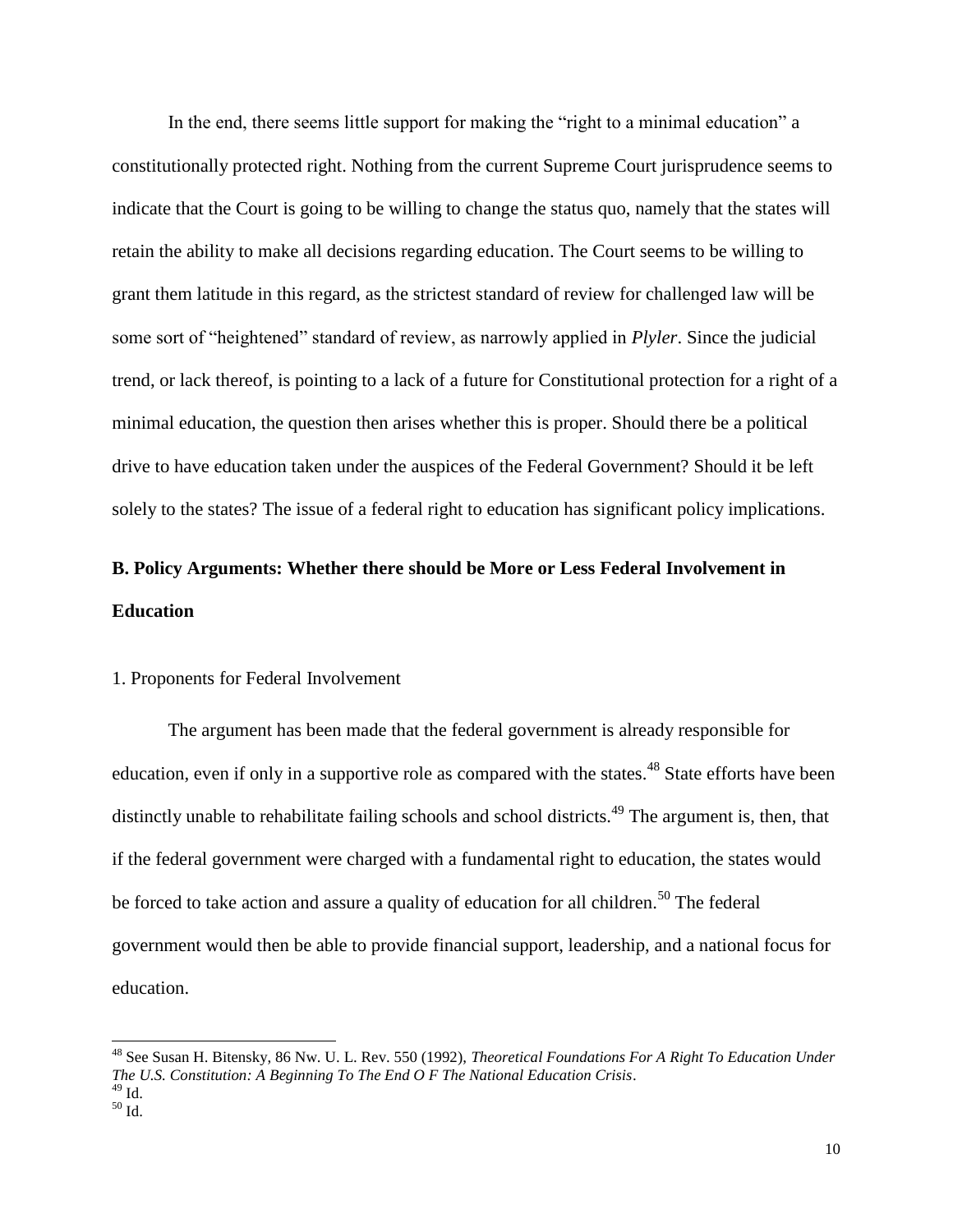Additionally, there has been a movement towards enactment of federal legislation that proposes to provide for adequate and equitable educational opportunities in all state public school systems. This "Student Bill of Rights" has been floating around Congress since the  $107<sup>th</sup>$ Congress. The current form of this bill is H.R. 378, sponsored by Rep. Chaka Fattah.<sup>51</sup> The provision in this bill that perhaps separates it from other legislation is Subtitle B, which holds states accountable for very broad and comprehensive standards.<sup>52</sup> However, the likelihood of H.R. 378 becoming law is very small, at best.<sup>53</sup>

#### <span id="page-11-0"></span>2. A Brief History of Federal Education Programs, Their Successes and Failures

This country has a long and storied history when it comes to the enactment of federal programs in the education field. The successes of these laws in general are debatable, as shown in the collective decline in the country's education rankings.<sup>54</sup> The first Department of Education was created in 1867, with the purpose of collecting information in order to help the efficacy of State's school systems.<sup>55</sup> Congress then enacted the Second Morrill Act in 1890, giving this department the responsibility for the oversight of land-grant colleges and universities.<sup>56</sup> Until then, the role of the federal government in education was largely an organizational role, there only to help.<sup>57</sup>

 $^{51}$  H.R. 378, 113<sup>th</sup> Cong. (2013).

<sup>&</sup>lt;sup>52</sup> One of the consequences for non-remediation is to withhold 2.75% of federal funding for that state's education. Perhaps this is not the best of remedies, as funding is one of the central issues that states are citing as being the cause of their systemic failure. To withhold funding from them for failure seems a bit of a self-fulfilling prophecy.

 $53$  The prognosis for this bill getting past committee is 1%, with a 0% chance of it being enacted. See https://www.govtrack.us/congress/bills/113/hr378.

<sup>54</sup> See Part I, supra.

<sup>55</sup> *Overview: The Federal Role in Education*, U.S. DEPARTMENT OF EDUCATION,

http://www2.ed.gov/about/overview/fed/role.html (Dec. 1, 2013, 1:49 p.m.).

<sup>56</sup> Id.

 $57 \overline{1d}$ .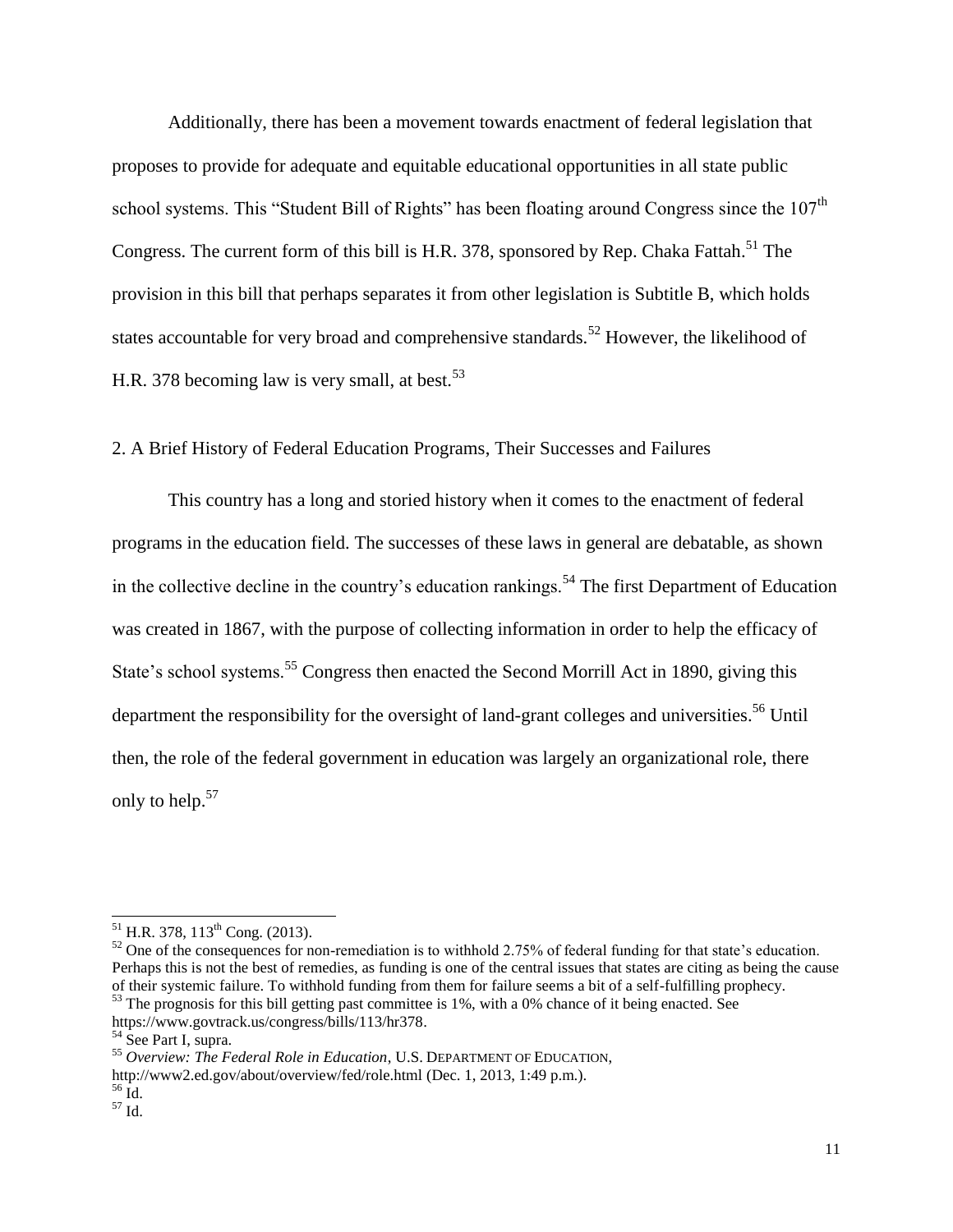After World War II, the government started to fund discreet school systems, mainly those who were adversely or otherwise affected by the war effort.<sup>58</sup> Similarly, the next push in education legislation came as a result of the Cold war, when Congress passed the National Defense Education Act (NDEA). At the time, the concern was that the United States should be able to compete with the Soviet Union in scientific and technical fields.<sup>59</sup> This law included loans to college students, improvements of science, math, and foreign language instruction, among others.<sup>60</sup> In 1965, Congress passed the Elementary and Secondary Education Act (ESEA),<sup>61</sup> which included giving Federal aid to students from poorer and urban areas, and the Higher Education Act, providing funds for postsecondary students.<sup>62</sup> It was not until 1980 that the Department of Education was made into a Cabinet-level agency,  $63$  which currently has a discretionary budget of  $$68.4$  billion.<sup>64</sup>

One of the recent major education initiatives, on a national level, was the No Child Left Behind Act signed into law by President George W. Bush in January of 2002.<sup>65</sup> This act sought to make extensive funding to states dependent on strict standardized testing schemes and to rate yearly progress of schools as to those testing goals. <sup>66</sup> Proponents of the Act pointed to studies showing seemingly immediate improvement in reading and math skills, as shown in a National

 $\overline{a}$ <sup>58</sup> Id.

 $^{59}$  Id.

 $^{60}$  Id.

<sup>&</sup>lt;sup>61</sup> This act included the Title I provision, which was the government's primary aid program for disadvantaged children.

 $62$  Id.

 $63$  Id.

 $64$  Id.

 $^{65}$  107 P.L. 110, 115 Stat. 1425, 2002 Enacted H.R. 1, 107 Enacted H.R. 1.

 $66$ Id. §1119 (b).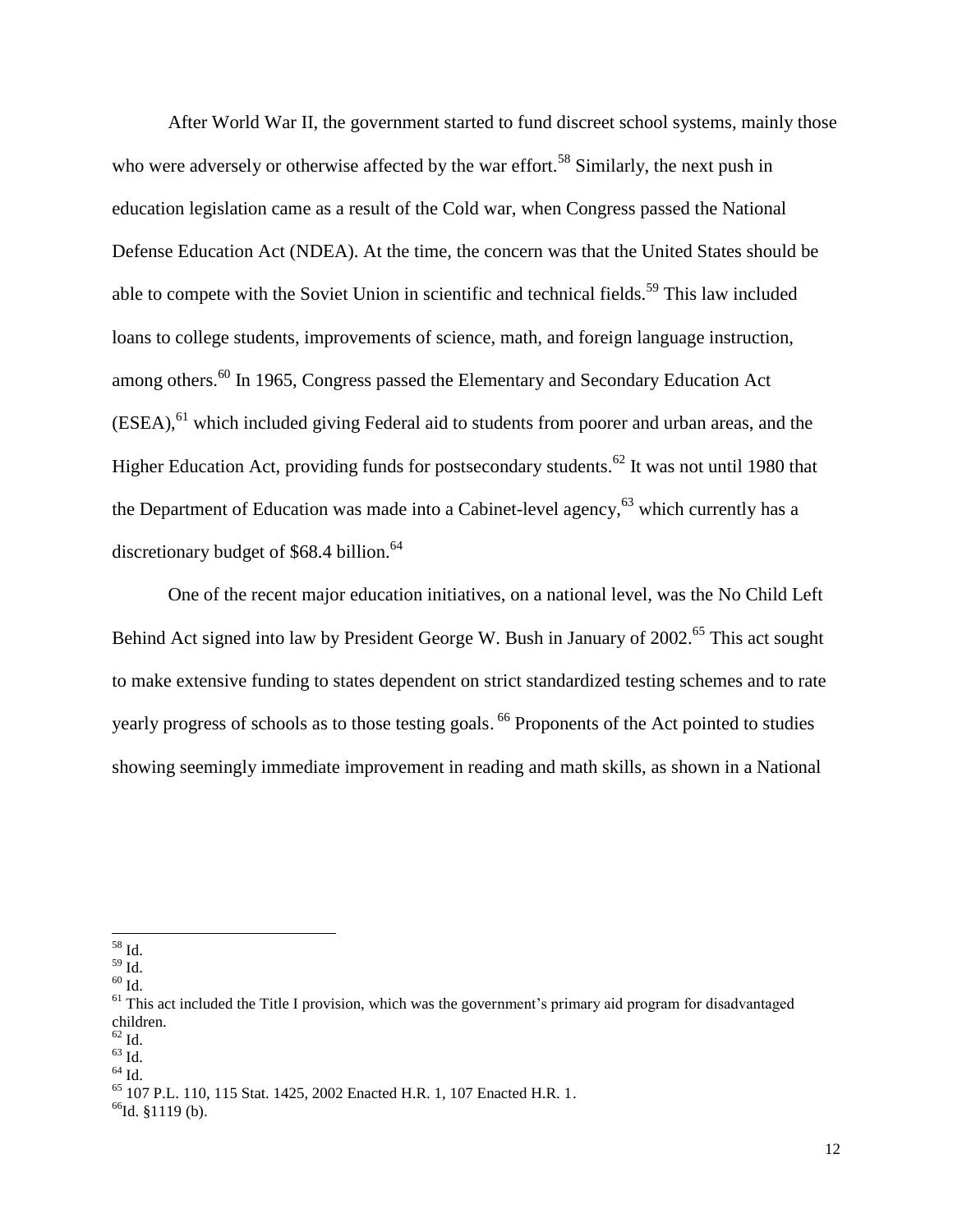Assessment of Educational Progress (NAEP) study in 2005.<sup>67</sup> More progress was made in some categories in those four to five years than had been made in the last 28 years.<sup>68</sup>

However, many criticisms of NCLB have surfaced. Some argue that the focus on standardized testing does not focus on a deeper understanding of the material being taught, and in fact encourages teachers to maintain such a view by requiring them to focus mainly on the skills that are subject to federal review.<sup>69</sup> The pressure is then put on the schools and the teachers to maintain the testing level that is required for this narrow skill set forward by the government, to the detriment of programs such as arts, sports and other optional subjects.<sup>70</sup> Additionally, Nobel laureate economist James Heckman has criticized NCLB as being an indirect

encouragement to graduate students who before the Act would never have graduated.<sup>71</sup>

Another large concern is that NCLB sets an untenable precedent that allows for the

federalization of education, eroding state and local control.<sup>72</sup> In fact several states, including

Utah, Colorado, and Connecticut have passed resolutions seeking to bypass NCLB.<sup>73</sup>

Connecticut was the first state that directly challenged NCLB in a lawsuit, *Connecticut v.* 

 $67$  Available at: http://eric.ed.gov/?id=ED486444.

<sup>&</sup>lt;sup>68</sup> Some said that this information was misleading, as the study included data from the year 2000, a full three years before NCLB went into effect. See Linda Perlstein*,* TESTED: ONE AMERICAN SCHOOL STRUGGLES TO MAKE THE GRADE (Henry Holt And Co., 2007).

 $69$  This so-called "high-stakes testing" system is vigorously contested by organizations like the International Reading Association, who believe that conceptual, practical, and ethical issues must be taken into consideration in implementing the testing programs. See

http://www.reading.org/General/AboutIRA/PositionStatements/HighStakesPosition.aspx.

 $70$  Indeed, as will be made clear below in this Section, one of the areas where countries such as Finland point to for their success is the *lack* of standardized testing, focusing on the education of the students as a whole, not just on subjects that have apparent economic value.

<sup>71</sup>See James J. Heckman, Paul A. LaFontaine: *The American High School Graduation Rate: Trends and Levels* (2007), available at: http://ftp.iza.org/dp3216.pdf, p.19. This assessment was garnered from statistics showing a falling graduate rate between the 1960's and 2002, the year the act was passed, when there was suddenly a drastic uptick in graduation rates.

<sup>72</sup> See Nicole Liguori (2006) Note: *Leaving No Child Behind (Except In States That Don't Do As We Say): Connecticut's Challenge To The Federal Government's Power To Control State Education Policy Through The Spending Clause*, 46 B.C. L. Rev 1033 at 1039.

<sup>73</sup> See Jeff Archer, *Connecticut Files Court Challenge to NCLB*, EDUC. WEEK, Aug. 31, 2005, at 23. In Utah, the legislature passed a resolution that gave state education law preference over federal law. H.J.R. Res. 3, 56th Leg., Gen. Sess. (Utah 2005). Colorado passed a law that protected districts that wished to opt out of NCLB requirements and the sanctions that came with them. 2005 Colo. Sess. Laws 487.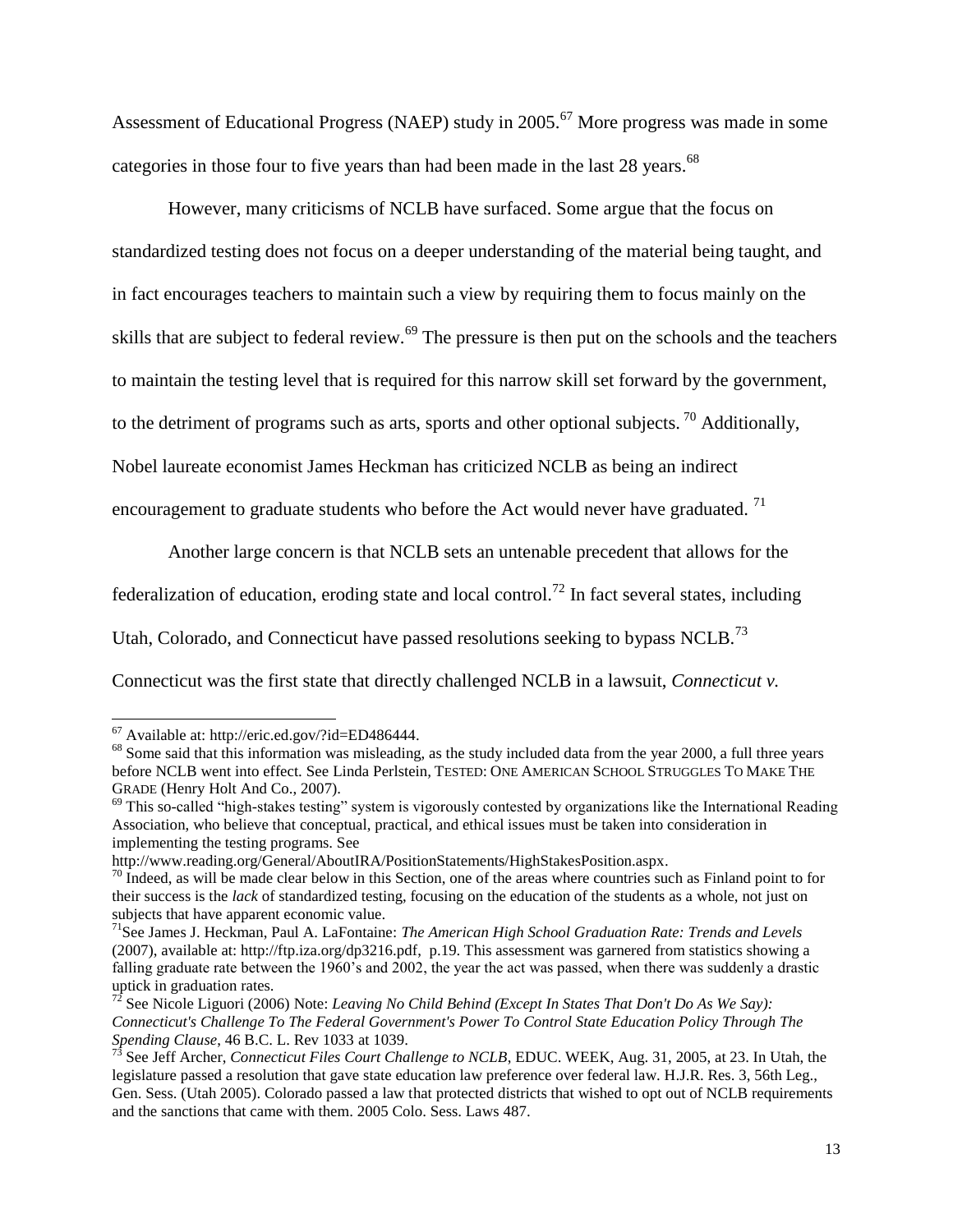Spellings,<sup>74</sup> arguing that §7907of NCLB mandates, directs, and controls the allocation of state resources.<sup>75</sup> Instead of having a huge bureaucracy dictate the way children should be educated, a smaller, more localized effort is a better way to educate children based on need, not national standards.<sup>76</sup>

Another recent program, the "Race to the Top" initiative, was forwarded by the Obama Administration. This was part of the American Recovery and Reinvestment Act (ARRA) that was signed into law on February 17, 2009, and allotted \$4.35 billion for the initiative.<sup>77</sup> The stated goal of the law was to "reward States that have demonstrated success in raising student achievement and have the best plans to accelerate their reforms in the future. These States will offer models for others to follow and will spread the best reform ideas across their States, and across the country."<sup>78</sup> The plan was to be implemented through a complicated points system, with some states only being eligible for a maximum amount of the funding that was up to ten times less than the top receiving states.<sup>79</sup> Some have argued, however, that this program just furthers what is called the "standards-and-accountability era," which has not boosted achievement any more that in the previous decades.<sup>80</sup> Race-based gaps have narrowed, while income-based gaps have not.<sup>81</sup>

This section has highlighted the limited likelihood of any lasting changes coming from Washington that would impact our education system in any real way. The Supreme Court has

 $^{74}$  State of Connecticut v. Spellings, 453 F. Supp. 2d 459, 2006 U.S. Dist. LEXIS 69552 (D. Conn. 2006). <sup>75</sup> See 20 USCS § 7907.

<sup>76</sup> See Andrew Coulson, *Has Federal Involvement Improved America's Schools?* (2009), available at http://www.cato.org/publications/commentary/has-federal-involvement-improved-americas-schools.  $^{77}$  Race to the Top Program, Executive Summary, U.S. Department of Education (November 2009),

http://www2.ed.gov/programs/racetothetop/executive-summary.pdf (last visited Nov. 27, 2013).  $78$  Id.

<sup>79</sup> Elaine Weiss, *Mismatches in Race to the Top Limit Educational Improvement: Lack of Time, Resources, and Tools to Address Opportunity Gaps Puts Lofty State Goals Out of Reach*, ECONOMIC POLICY INSTITUTE (Sep. 12, 2013), http://www.epi.org/publication/race-to-the-top-goals/.  $\overline{80}$  Id.

 $81$  Id.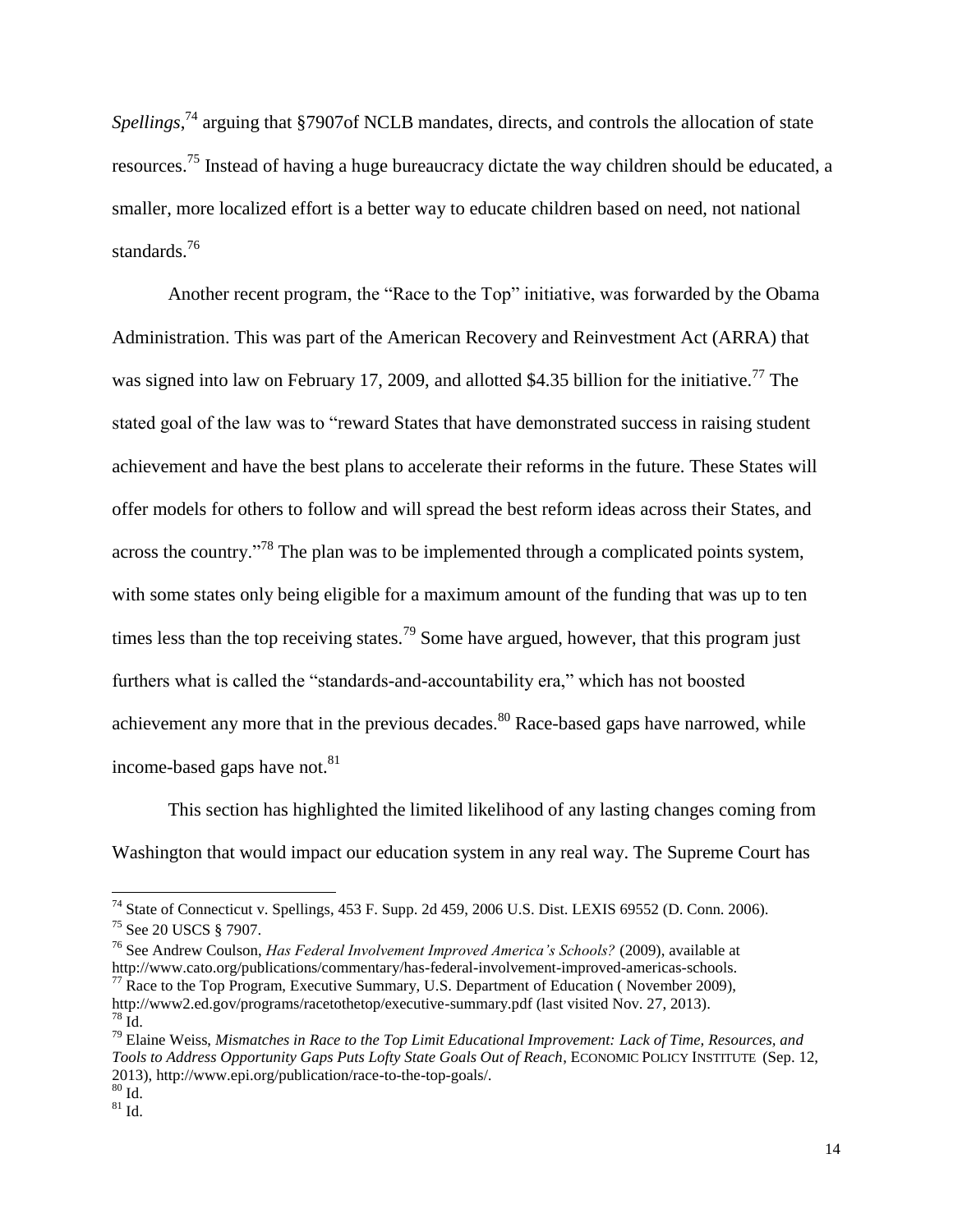shown reticence to interpret the Fourteenth Amendment to include a "fundamental right to education" among the "penumbra of rights<sup>"82</sup> anytime in the near future. Congress' attempts to shake things up have not proven sufficient enough to raise the ranking of the United States' education system as compared with many other countries. Only time will tell if initiatives such as these will have a significant effect on the way things are. This leaves it to the states to come up with solutions for themselves, perhaps taking suggestions from foreign education systems.

# <span id="page-15-0"></span>**II. HOW CAN STATES LEARN FROM THE SUCCESSES OF FOREIGN EDUCATION SYSTEMS IN ORDER TO IMPROVE THEIR OWN?**

#### <span id="page-15-1"></span>**A. Foreign and International Provisions for the Right to Education**

<span id="page-15-2"></span>1) United Nations Treaties with Provisions for Education

 $\overline{a}$ 

The international community has recognized the right to a basic education in several human rights instruments. The first was the Universal Declaration of Human Rights (UDHR) in 1948, <sup>83</sup> of which Article 26 provides, in part:

(1) Everyone has the right to education. Education shall be free, at least in the elementary and fundamental stages. Elementary education shall be compulsory. Technical and professional education shall be made generally available and higher education shall be equally accessible to all on the basis of merit. (2) Education shall be directed to the full development of the human personality and to the strengthening of respect for human rights and fundamental freedoms. It shall promote

<sup>82</sup> Referring, of course, to Justice Douglas' assertion in *Griswold v. Connecticut*, 381 U.S. 479 (U.S. 1965) that the Bill of Rights has "penumbras" that include certain rights not specifically mentioned in the Bill of Rights.

<sup>&</sup>lt;sup>83</sup> Universal Declaration of Human Rights, G.A. Res. 217A (III), 3 U.N. GAOR, U.N. Doc. A/810 (1948), ratified and adopted by the United States in 1948.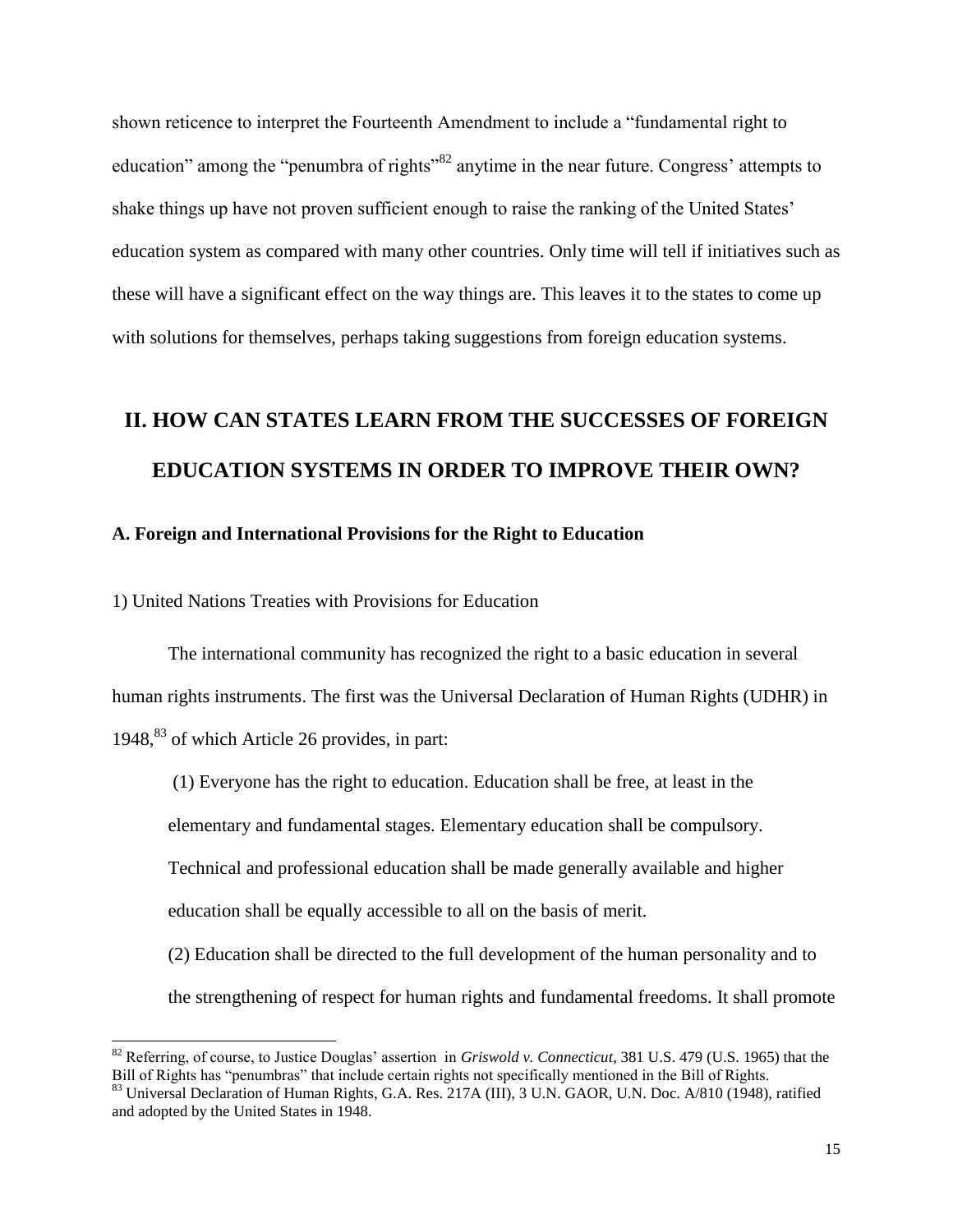understanding, tolerance and friendship among all nations, racial or religious groups, and shall further the activities of the United Nations for the maintenance of peace.<sup>84</sup>

The International Covenant on Economic, Social and Cultural Rights (ICESCR) was opened for signature in the United Nations in  $1966$ ,  $85$  echoing, in Article 13, much of what was said in the UDHR<sup>86</sup>:

(a) Primary education shall be compulsory and available free to all;

(b) Secondary education in its different forms, including technical and vocational secondary education, shall be made generally available and accessible to all by every appropriate means, and in particular by the progressive introduction of free education; (c) Higher education shall be made equally accessible to all, on the basis of capacity, by every appropriate means, and in particular by the progressive introduction of free education. <sup>87</sup>

Most recently, the United Nations Convention on the Rights of the Child (UNCRC) reiterated the desire to make education compulsory and free for everyone, to encourage development of various forms of secondary education, and to take measures to encourage the reduce the drop-out rate. <sup>88</sup>

As admirable as these treaties are, there has been a general reluctance to adopt them as law in the United States, specifically the UNCRC. The main reason for this reticence appears to be political, as different administrations have reacted differently to the question of whether

l

<sup>&</sup>lt;sup>84</sup> Id., Article 26, **[[**] 1-2.

<sup>&</sup>lt;sup>85</sup> 993 U.N.T.S. 3. This convention has been signed but not been ratified by the United States, due to a number of political reservations.

<sup>&</sup>lt;sup>86</sup> "The States Parties to the present Covenant recognize the right of everyone to education. They agree that education shall be directed to the full development of the human personality and the sense of its dignity, and shall strengthen the respect for human rights and fundamental freedoms." §II, Art. 13, ¶ 1.  $^{87}$  Id.  $\P$  2, (a-c).

<sup>&</sup>lt;sup>88</sup> The United Nations Convention on the Rights of the Child of November 20, 1989, 1577 U.N.T.S. 3, 28 I.L.M. 1448 (1989), see http://www.unicef.org/crc.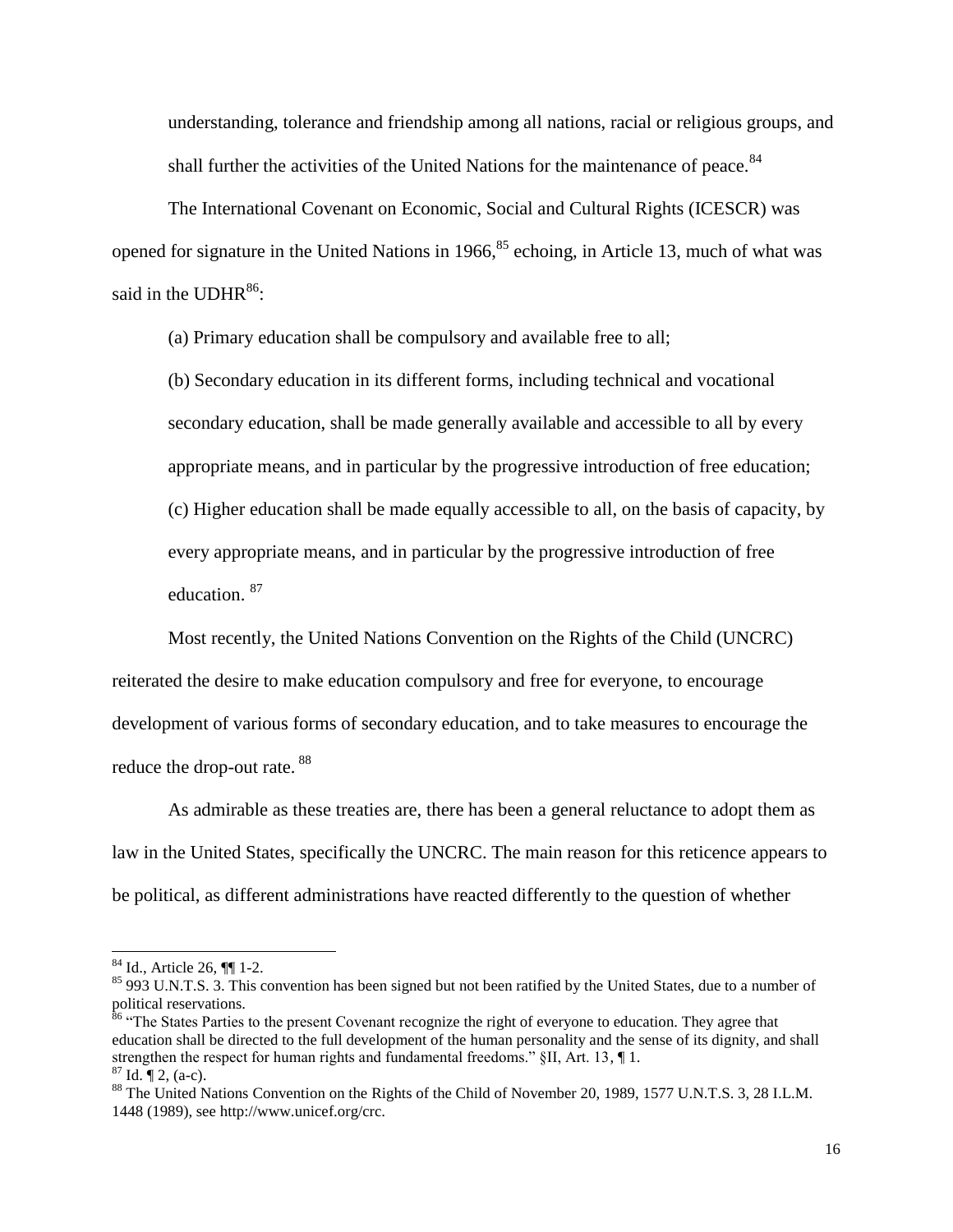UNCRC should be ratified by the United States. <sup>89</sup> The Carter Administration, although enthusiastic about signing the treaty, never pushed for it to be ratified by the Senate; the Regan and George W. Bush administrations did not feel this should be the object of a treaty, as these "rights" are not actually rights, rather admirable goals; the Clinton administration did not want to get its political hands dirty to try to push it through Congress; the George W. Bush administration followed the previous Bush's;  $90$  and the Obama administration has called this failure to ratify "embarrassing" and has promised to look into the matter.<sup>91</sup> As of yet, nothing has been done.

<span id="page-17-0"></span>2) Finland's Constitutional Provisions for Education and Education System

Finland has been touted as having one of the best education systems in the world,  $92$  as highlighted in the 2010 award-winning documentary film, "Waiting for 'Superman."<sup>93</sup> Many reasons have been given for Finland's success. Its constitutional provisions for education recognize that it is a fundamental right. As Section 16 of The Constitution of Finland states<sup>94</sup>:

- Everyone has the right to basic education free of charge. Provisions on the duty to receive education are laid down by an Act.

<sup>89</sup> See, *Economic, Social, and Cultural Rights, Questions and Answers*, Amnesty International (1998), http://www.amnestyusa.org/pdfs/escr\_qa.pdf.

 $90 \bar{Id}$ .

<sup>&</sup>lt;sup>91</sup> In comments made at the Presidential Youth Debate, October 2008 in Walden University, available at: www.debate.waldenu.edu.

<sup>&</sup>lt;sup>92</sup> See Lewis Humphries, *Top 3 Education Systems in the World*, INVESTOPEDIA (May 31, 2013),

http://www.investopedia.com/articles/professionaleducation/12/top-educational-systems.asp*; Educational Score Performance - Country Rankings*,

http://www.geographic.org/country\_ranks/educational\_score\_performance\_country\_ranks\_2009\_oecd.html; Center on International Education Benchmarking, *Top Performing Countries*, http://www.ncee.org/programsaffiliates/center-on-international-education-benchmarking/top-performing-countries.

 $93$  The film won a total of thirteen awards, including: Black Reel Awards, Best Documentary (2011); Broadcast Film Critics Association Awards, Best Documentary Feature (2011); Directors Guild of America, Outstanding Directorial Achievement in Documentary (2011), among others. http://www.imdb.com/title/tt1566648/awards?ref\_=tt\_awd.

<sup>&</sup>lt;sup>94</sup> Or *Suomen perustuslaki* in Finnish. The current Finnish constitution was originally enacted in 1919, and the current version was drafted in 1999, coming into force in 2000. Available at: Ministry of Justice, Finland website, http://oikeusministerio.fi/en/index/basicprovisions/legislation/constitution.html.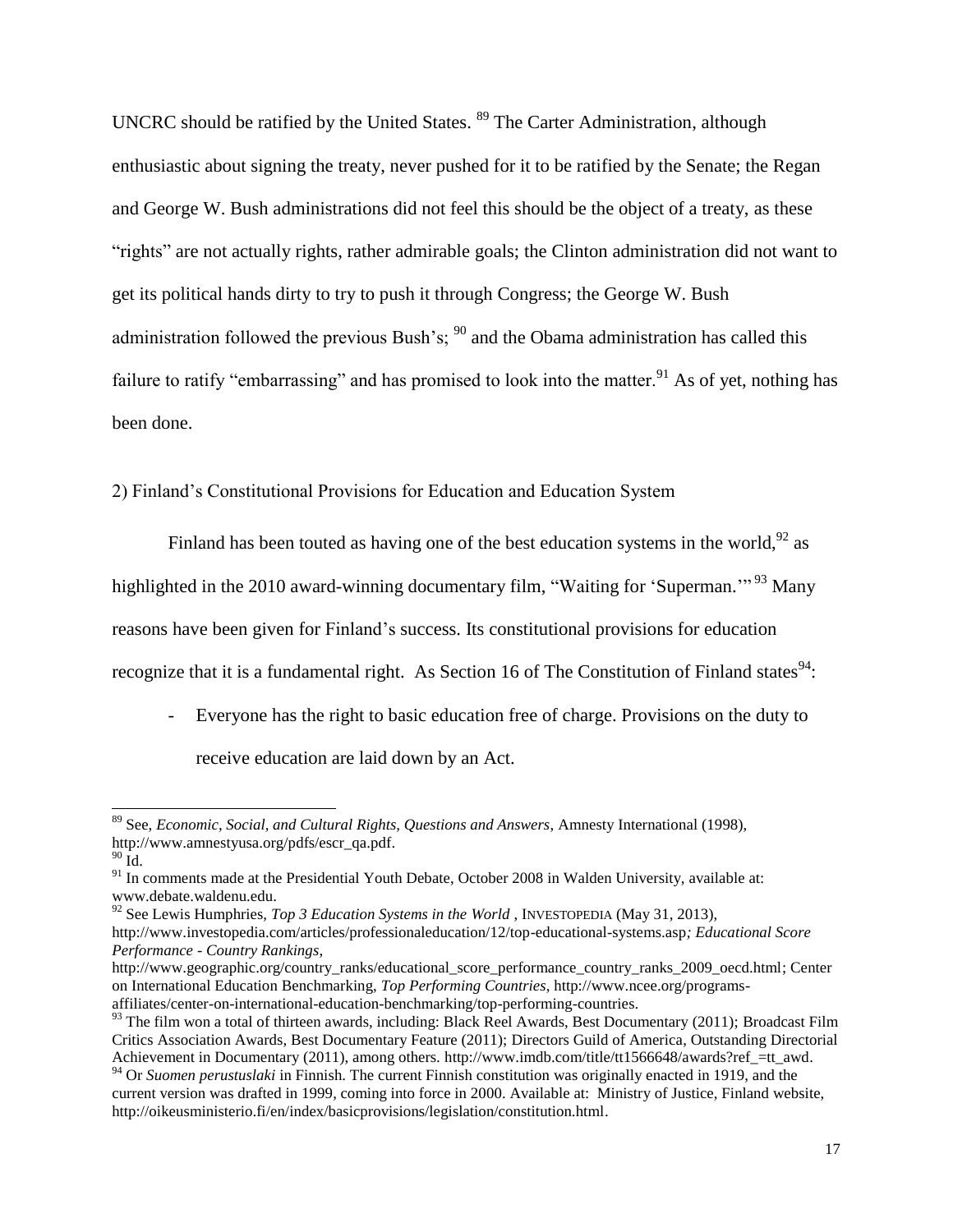- The public authorities shall, as provided in more detail by an Act, guarantee for everyone equal opportunity to receive other educational services in accordance with their ability and special needs, as well as the opportunity to develop themselves without being prevented by economic hardship.

The freedom of science, the arts and higher education is guaranteed.<sup>95</sup>

The Act that the Constitution is referring to is a series of acts on education, including Basic Education Act (1998) and Decree (1998), Government Decree on the General National Objectives and Distribution of Lesson Hours in Basic Education (2001, renewed in 2011) and National Core Curriculum for Basic Education (2004, set to be renewed in 2014).<sup>96</sup>

In terms of the political hierarchy, the Finnish Parliament has the responsibility for setting the general principles of education policy, and the Ministry of Education and Culture and the Finnish National Board of Education (FNBE) are both tasked with the preparation of education policy.<sup>97</sup>

A condensed version of the Finnish education system is as follows<sup>98</sup>: a nine-year basic education, with one year pre-primary education; an upper secondary education, which includes vocational and general education; and higher education.<sup>99</sup> As of 2008, there were 3,170 comprehensive schools in Finland, totaling  $561,000$  students.<sup>100</sup>

<sup>96</sup> Executive Summaries: *Building Blocks for Education: Whole System Reform*, *Education System Overview*, *Australia, Finland, Ontario, Singapore, United States* (2012), hereafter "Executive Summaries," http://www.edu.gov.on.ca/bb4e/executive\_summaries\_en.pdf.

<sup>98</sup> For a complete chart of the Finnish education system, see

<sup>&</sup>lt;sup>95</sup> Unofficial Translation of The Constitution of Finland, §16,  $\P\P$  1-3, http://www.finlex.fi/fi/laki/kaannokset/1999/en19990731.pdf.

 $97$  FNBE decides on the national core curriculum for most stages of education. There are regional-level agencies as well, such as Centres for Economic Development Transport and the Environment (AVI), State Administrative Agencies (ELY), that deal with the follow-up of education services. Id.

http://www.minedu.fi/export/sites/default/OPM/Koulutus/koulutusjaerjestelmae/liitteet/finnish\_education.pdf <sup>99</sup> Executive Summaries, note 94 supra.

 $^{100}\,$  Id.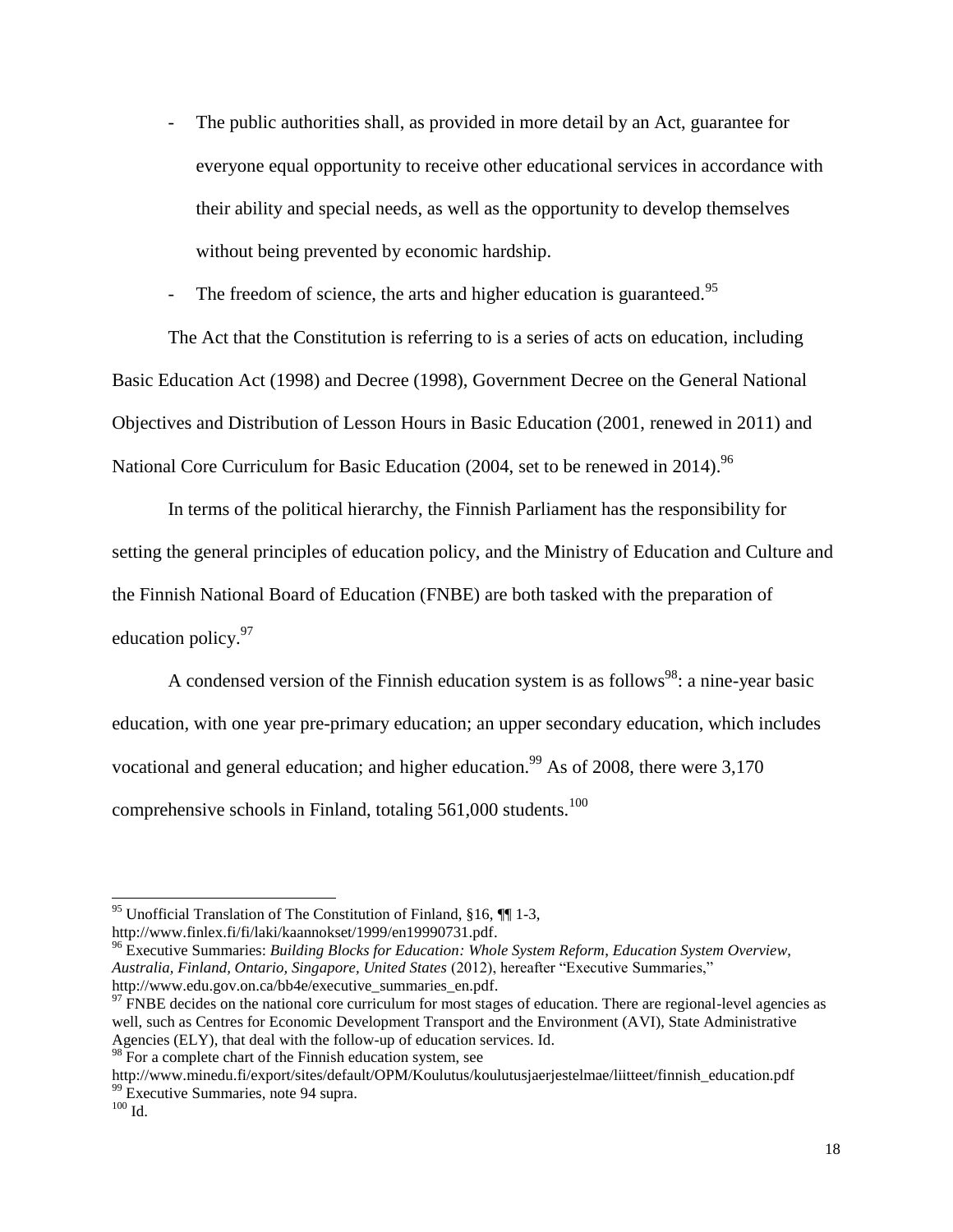Coincidentally, around the same time that Finland's international ratings started to climb, the United States' started to fall.<sup>101</sup> Linda Darling-Hammond, the co-director of the Stanford Center for Opportunity Policy in Education, said in a lecture that until that point, Finland had been considered the most under-achieving of the Scandinavian countries in education, and one of the lowest in Europe.<sup>102</sup> That all started to change about 40 years ago. According to Pasi Sahlberg, a Finnish education expert and the director of the Center for International Mobility and Cooperation in Finland's Ministry of Education and Culture and author of *Finnish Lessons: What Can the World Learn from Educational Change in Finland?*, <sup>103</sup> Finland never intended to become the top in the world in education.<sup>104</sup> Stahlberg maintains that the change came not from pumping more and more money into the system. In fact, Finland spends less on education than most developed countries, and far less than the United States.<sup>105</sup> Instead of being "rewarded" for high performance with more education money, as is the case in the U.S., Finnish schools are funded based on the number of students, with additional funding being provided for schools that have a higher proportion of immigrants or students from uneducated or unemployed families.<sup>106</sup>

There are several factors Sahlberg points to for Finland's success. The first is the professional reverence that teachers are held in Finland. Unlike the United States, where teachers require lower professional training, and are accordingly viewed as lower in the professional totem pole, Finland views its teachers like doctors, lawyers, and architects.<sup>107</sup> Teachers are

l

<sup>&</sup>lt;sup>101</sup> See Stephen Tung: *How the Finnish School System Outshines U.S. Education*, Stanford Report (2012), http://news.stanford.edu/news/2012/january/finnish-schools-reform-012012.html.  $102$  Id.

<sup>&</sup>lt;sup>103</sup> Pasi Sahlberg, FINNISH LESSONS: WHAT CAN THE WORLD LEARN FROM EDUCATIONAL CHANGE IN FINLAND? (Teachers College Press, 2011)

<sup>104</sup> *Finnish Lessons,* p. 41

 $^{105}$  Id.

 $^{106}$  Id.

 $107$  Id.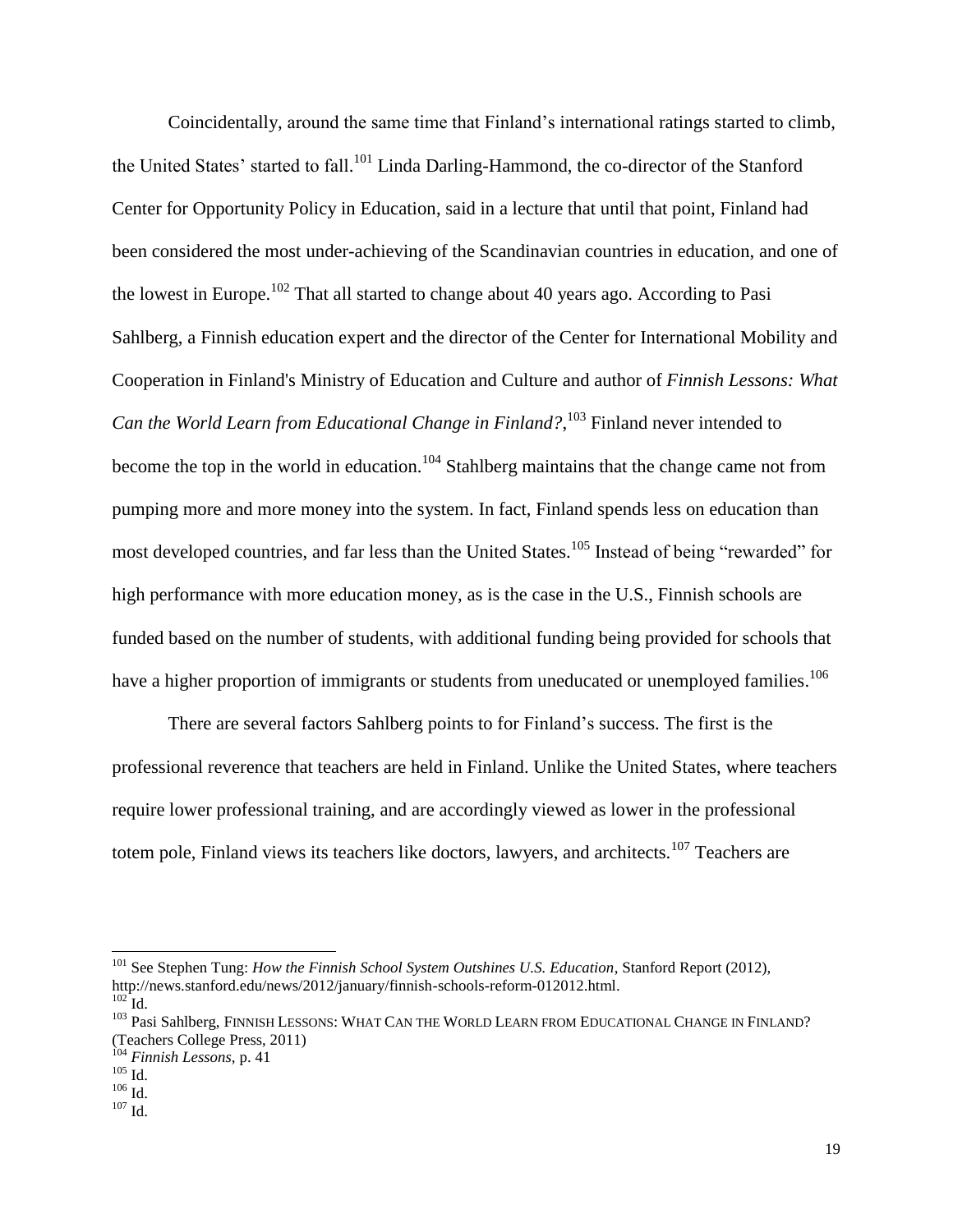required to obtain a state-funded, three-year master's degree before teaching, and education positions are highly coveted, as only one in ten primary-school teacher applicants is accepted.<sup>108</sup>

But perhaps the biggest difference, says Sahlberg, between the education systems of the United States and Finland, is the divergence in standardized testing policies.<sup>109</sup> Instead of relying on standardized testing that is so heavily weighted in the U.S.,  $^{110}$  Finland relies on independent expert organizations under the Ministry of Education and Culture for national assessments of learning outcomes in education.<sup>111</sup> The *only* time a student takes a standardized test is at the end of general upper secondary education, when students take a Matriculation Examination.<sup>112</sup> The culture of competition in regard to education is a foreign idea in Finland.<sup>113</sup> As Kari Louhivuori, a veteran teacher and a Finnish school principal said, "Americans like all these bars and graphs and colored charts... We know much more about the children than these tests can tell us."<sup>114</sup>

In contrast, there are multitudinous state practices in the United States regarding the quality of teachers in the public school system that bog down their education systems, and should ideally be terminated, or at least revised. One such practice is the problem of "good versus bad teachers."<sup>115</sup> A "bad teacher" covers up to 50% of the given curriculum, while a "good teacher" can cover up to 150%. The price for both is the same. The question is, then, why are there "bad teachers"? Why have they not been disciplined or fired? There are a few possible answers to that question. One answer is that many have been awarded tenure. The concept of tenure was

 $\overline{a}$  $108$  Id.

<sup>109</sup> Id. p.39

<sup>&</sup>lt;sup>110</sup> Such as in programs such as NCLB, and President Obama's Race to the Top initiative. See Part I, supra.

<sup>&</sup>lt;sup>111</sup> Executive Summaries, p. 7

<sup>112</sup> Id.

<sup>113</sup> See LynNell Hancock, *Special Report: Educating Americans for the 21st Century: Why are Finland's Schools Successful?*, SMITHSONIAN MAGAZINE, Sept. 2013, http://www.smithsonianmag.com/people-places/Why-Are-Finlands-Schools-Successful.html.

 $^{114}$  Id.

<sup>&</sup>lt;sup>115</sup> These "teacher problems" questions and solutions have largely been taken from the documentary "Waiting for 'Superman.'"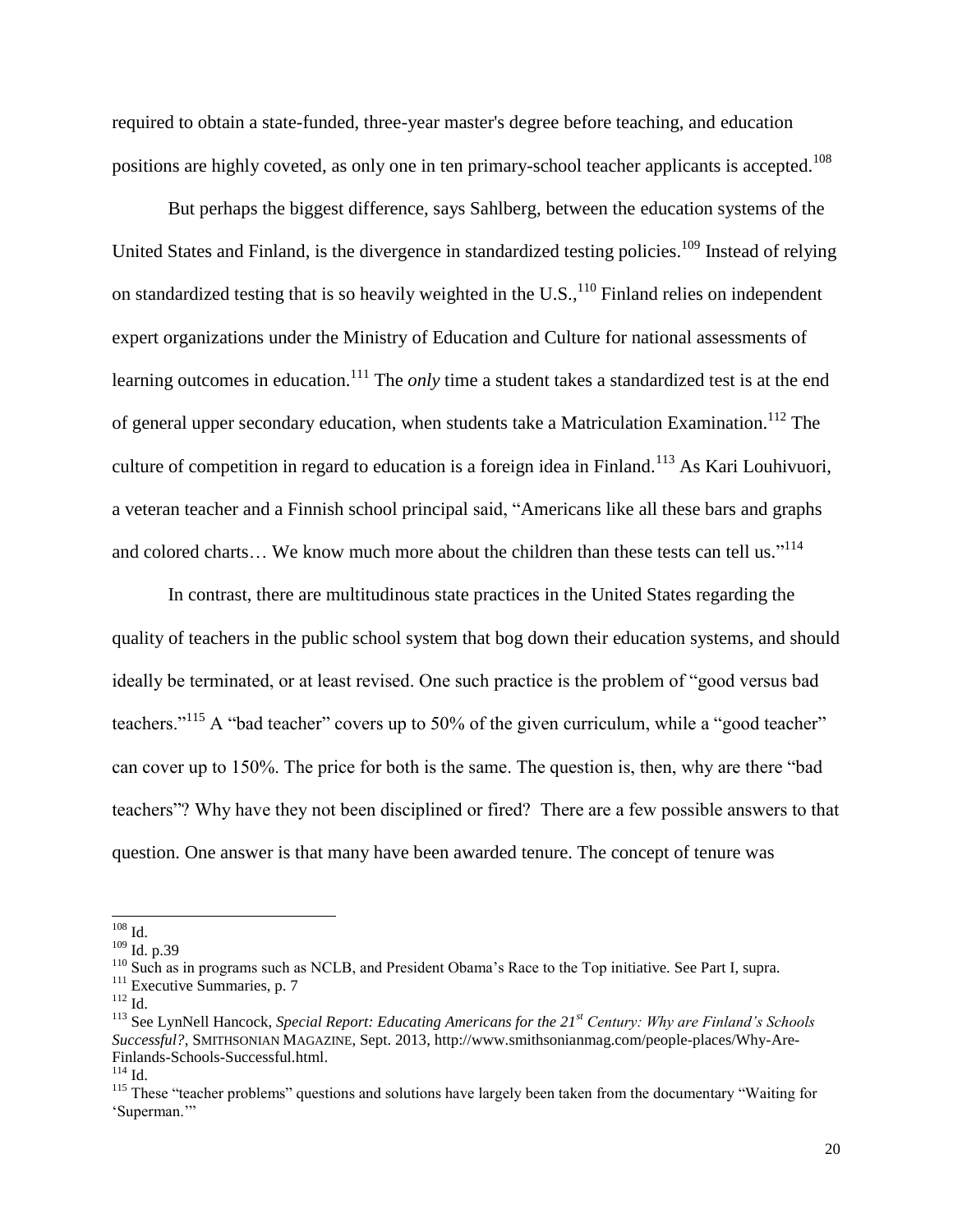originally saved for universities as a protection for professors who were concerned with arbitrary or political firing, not performance-related. According to many, tenure has become a shield that protects under-performing teachers.<sup>116</sup> Teachers who have tenure can still get fired,<sup>117</sup> but the process is deliberately slow and cumbersome, often having to wait for charges to be filed and then wait months for evaluations.<sup>118</sup> Ironically, some of the teachers under review who had not been tenured before then will have waited the requisite time and become tenured while under review.<sup>119</sup> The tenure problem is intertwined with the next "teacher problem," teachers' unions.

Although teachers' unions provide for protection of teachers and also provide teacher evaluations, many feel that they are more of a threat to the progress of education in our country than a help. The two biggest teachers' unions in the United States are the National Education Association (NEA) and the American Federation of Teachers (AFT).<sup>120</sup> The unions' position has always been that there is no distinction between teachers, meaning that they protect poor teachers and good teachers alike.<sup>121</sup> One of their biggest accomplishments is the teachers' contract, which does not allow a school to recognize or reward good teachers with more money, and it contains the tenure provisions. This causes what is called in Milwaukee "the dance of the lemons," or "pass the trash" in other jurisdictions.<sup>122</sup> This means that each school is stuck with their bad crop of teachers for that year that they cannot get rid of, due to one provision of the teacher's contract

<sup>&</sup>lt;sup>116</sup> Every state has its horror stories. "A Connecticut teacher received a mere 30-day suspension for helping students cheat on a standardized test; one California school board spent \$8,000 to fire an instructor who preferred using Rrated movies instead of books; a Florida teacher remained in the classroom for a year despite incidents in which she threw books at her students and demanded they referred to her as "Ms. God." M.J. Stephey , *A Brief History of Tenure*, TIME U.S.A. (Nov. 17, 2008), http://content.time.com/time/nation/article/0,8599,1859505,00.html.

<sup>&</sup>lt;sup>117</sup> In 1998, Oregon abolished tenure, replacing it with two year renewable contracts. Other states like New York and Michigan merely abolished the *word* tenure from their manuals, while still retaining the due-process that is the effect of tenure. Id.

<sup>118</sup> Id.

<sup>&</sup>lt;sup>119</sup> Waiting for 'Superman.'

 $120$  These unions have contributed over \$55 million in political contributions, more than any other special interest, with 90% going to the Democratic Party. Id.

 $^{121}$  Id.

 $122 \overline{Id}$ .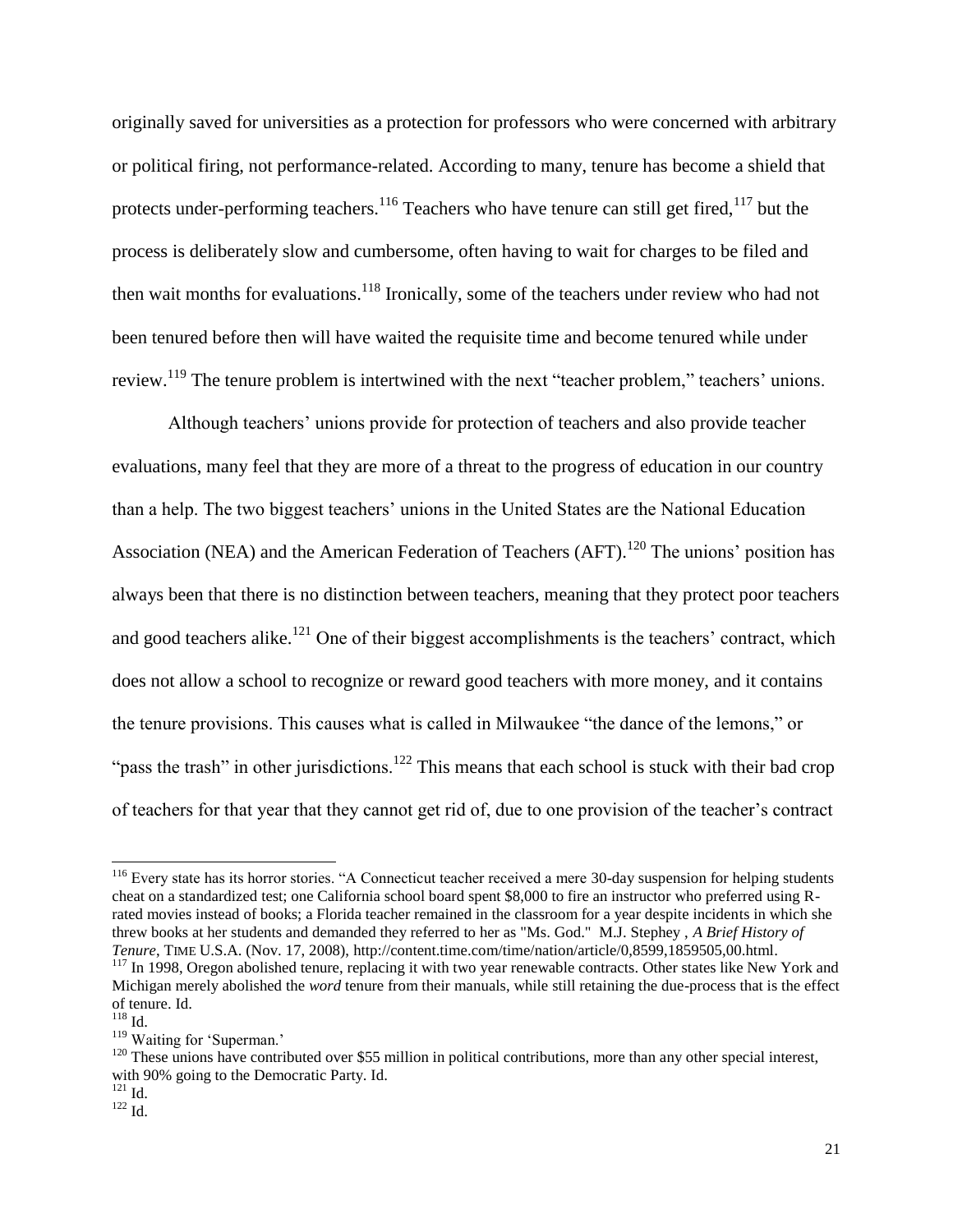or another. That school passes the bottom segment of their teachers to another school, and gets a different school's "lemons," each school hoping the bad crop they get is better than the last year's.<sup>123</sup> New York had a different system. A "reassignment center," popularly known as "the rubber room," was set aside for the over 600 teachers awaiting disciplinary hearings for anything ranging from incompetence to student abuse. The period of time before the teachers have their hearing can be over 3 years. During that time, the teachers collected full salary and benefits, costing the state over \$100 million per year.<sup>124</sup> This is money that could be spent hiring experienced teachers, or incentivizing the good teacher already in the system which is prevented by the ubiquitous teacher's contracts promulgated by the unions.

This paper is not suggesting that wholesale mimicry of Finland's education system is the only solution for our country. In fact, ironically, Sahlberg has stated that much of the inspiration and ideas for change in the Finnish context were learned from the United States' research, which constitutes over 80% of the world research in education.<sup>125</sup>

There are obvious practical differences between the two countries when it comes to education. For example, in 2013, Finland had a population of  $5,445,883$ ,  $126$  while the population of the State of New Jersey was  $8,864,590$  in 2012.<sup>127</sup> In 2010, there were 342 municipalities in Finland, while there are currently 22 municipalities just in Essex County, New Jersey, and a total of 565 in the State.<sup>128</sup> To suggest that the United States, as a nation, would be able to adopt the entire Finnish system is but a dream. However, we would like to suggest that individual State Constitutions and local agencies can strive to adopt certain attainable aspects of the Finnish

 $^{123}$  Id.

 $124$  Id. This practice has since been abolished, perhaps due to the bad press from this film. However, many of the problems still exist, as New York still pays over \$22 million to teachers for not teaching.

<sup>125</sup> *Finnish Lessons*.

<sup>126</sup> Statistics Finland, https://www.stat.fi/til/vrm\_en.html.

<sup>127</sup> United States Census Bureau, http://quickfacts.census.gov/qfd/states/34000.html.

<sup>&</sup>lt;sup>128</sup> USA Today Census, 2010, http://usatoday30.usatoday.com/news/nation/census/profile/nj#locality-tab.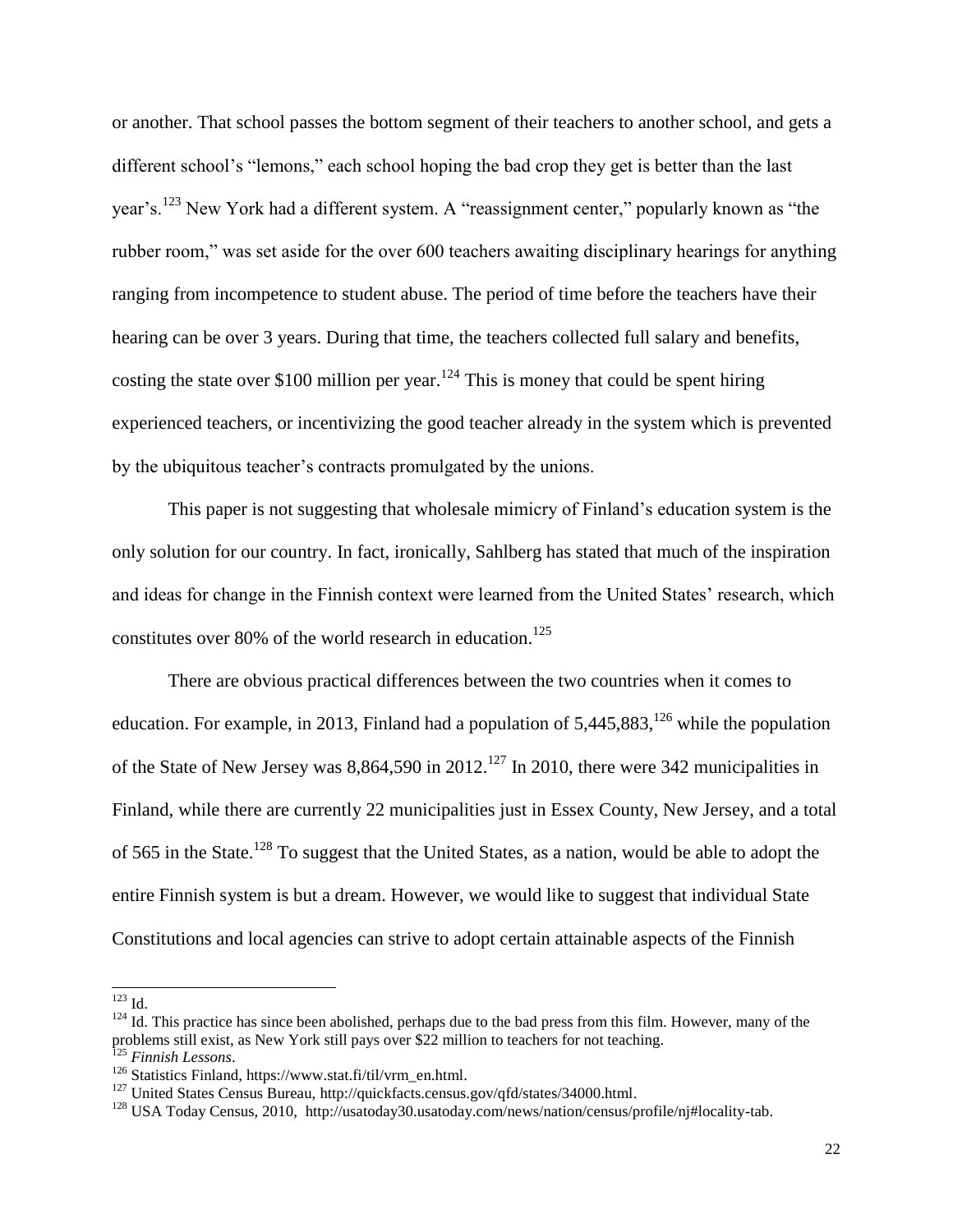system. If enough states can change their culture of education, perhaps the country as a whole would be well on its way to change for the better regarding education.

#### <span id="page-23-0"></span>**B. State Constitutional Provisions for Education**

#### 1) In General

All fifty states have constitutional clauses that guarantee the right to education.<sup>129</sup> Additionally, and perhaps more importantly, many state courts, since the Supreme Court case *Rodriguez*, have further defined and specified this right. Prior to *Rodriguez*, states had not yet established significant qualitative education standards.<sup>130</sup> This may have caused the U.S. Supreme Court to be reticent to establish such standards, as it felt that it would be called upon to make policy decisions for the states.<sup>131</sup> Since then, state courts have been defining education rights more specifically. For example, the ambiguous education provision in the Constitution of Kentucky states: "The general assembly shall, by appropriate legislation, provide for an efficient system of common schools throughout the state. $132$  In 1989, the Kentucky Supreme Court enumerated seven specific student capacities that are included in an "efficient" system, namely oral and written communication skills, knowledge of economic, social, and political systems, understanding of governmental processes, knowledge of his or her mental and physical wellness, grounding in the arts, and vocational training.<sup>133</sup> This decision shows that although provisions in state constitutions may be lacking, the judicial systems of the states are adequately equipped to formulate and articulate a system that works the best.

 $129$  See note 7, supra.

<sup>130</sup> See Derek Black, Article: *Unlocking The Power Of State Constitutions With Equal Protection: The First Step Toward Education As A Federally Protected Right*, 51 Wm. & Mary L. Rev. 1343 (2010). <sup>131</sup> See *Rodriguez,* 411 U.S. 1, at 23-24, 36-37 (1973).

 $132$  Ky. Const. § 183, ¶ 1.

 $133$  Rose v. Council for Better Education, 790 S.W.2d 186, 212 (Ky. 1989).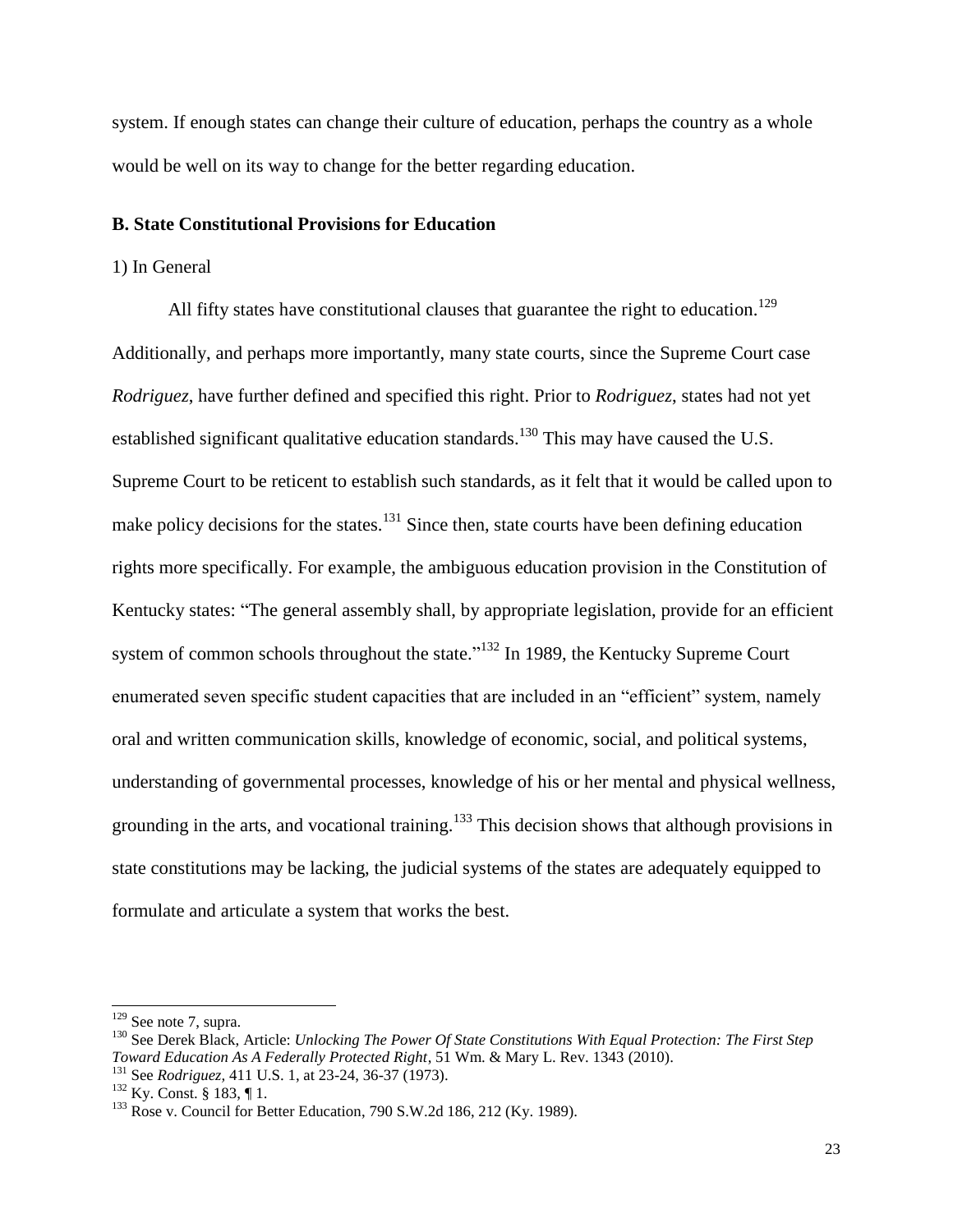Some states have rather specific enumerated education rights in their constitutions, while others seem rather sparse. Some of the states with more enumerated rights are Florida, <sup>134</sup> Montana,<sup>135</sup> New Mexico,<sup>136</sup> North Dakota,<sup>137</sup> and West Virginia.<sup>138</sup> Among the states with relatively few specified rights include: Connecticut,<sup>139</sup> Kentucky,<sup>140</sup> Mississippi,<sup>141</sup> Nebraska,<sup>142</sup> New Jersey,  $^{143}$  and New York.  $^{144}$ 

Rutgers professor Paul Tractenberg<sup>145</sup> has suggested that there may be little correlation between "strong" education provisions in state constitutions and practical "best practices" actually engaged in by the states.<sup>146</sup> He lists Kentucky and New Jersey as both having among the "weakest" education clauses, while having some of the boldest judicial rulings in favor of education rights.<sup>147</sup> Perhaps if states had a stronger education provisions in their constitutions there would be less variation among districts and ultimately among the states.

 $\overline{a}$ 

<sup>147</sup> Id. p. 262.

 $134$  Fla. Const., art. IX, § 1.

 $135$  Mont. Const., art. X, § 1.

<sup>136</sup> N.M. Const., art. XII, § 1.

 $137$  N.D. Const., art. VIII, § 1.

<sup>138</sup> W. Va. Const., art. XII, § 1.

<sup>&</sup>lt;sup>139</sup> Conn. Const., art. VIII, § 1.

<sup>140</sup> Ky. Const., § 183.

<sup>141</sup> Miss. Const., art. VIII, § 201.

<sup>142</sup> Neb. Const., art. VII, § 1.

<sup>&</sup>lt;sup>143</sup> N.J. Const., art. VIII, § 4, para. (1).

<sup>144</sup> N.Y. Const., art. XI, § 1.

<sup>&</sup>lt;sup>145</sup> Board of Governors Distinguished Service Professor and Alfred C. Clapp Distinguished Public Service Professor of Law in Rutgers School of Law, Newark, New Jersey, founder and director of Education Law Center.

<sup>&</sup>lt;sup>146</sup> See Paul L. Tractenberg, *Education*, *in* 3 STATE CONSTITUTIONS FOR THE TWENTY-FIRST CENTURY 258, 259 (G. Alan Tarr, Robert F. Williams, Eds. 2006) (hereafter "*Education*").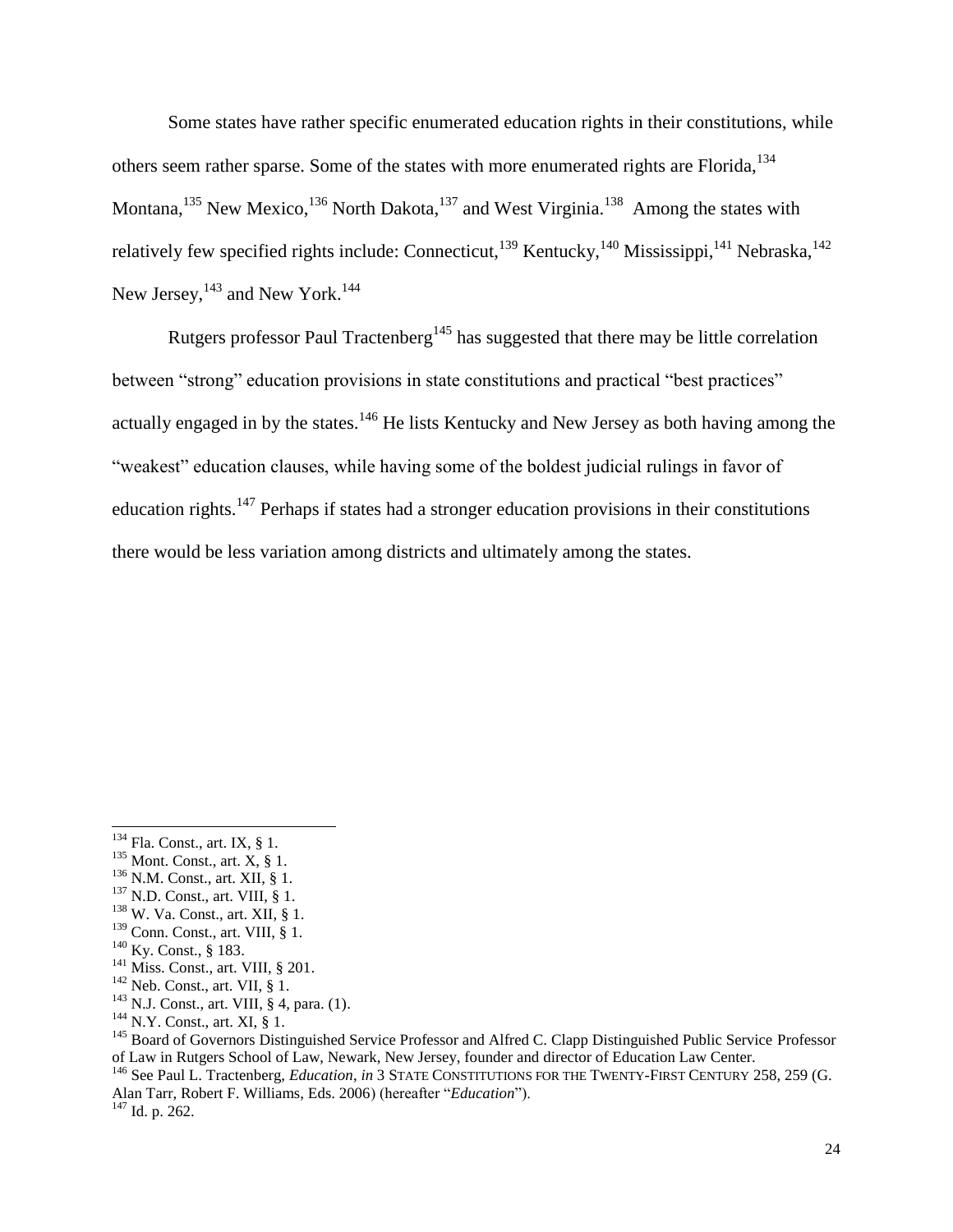## <span id="page-25-0"></span>**C. Future Strategies: A Model State Constitutional Provision for Education, With the Adoption of Some "Best Practices."**

There have been several attempts at developing a model constitution for the states. The best-known model, published by the National Municipal League in 1921, was revised in 1968.<sup>148</sup> However, this model merely provides for "the maintenance and support of a system of free public schools open to all children in the state," and does not require state legislatures to organize or support higher education institutions.<sup>149</sup> Additionally, Professor Tractenberg posits, its lack of updates in equity/adequacy litigation of the past 35 renders this model obsolete, perhaps even in the eyes of its drafters.

A more recent model, produced in 1998 by the Campaign for Responsible Government, includes much more substantive education provisions.<sup>150</sup> It provides qualitative descriptors of a state's system of public schools,<sup>151</sup> a funding structure that would allow for thorough and efficient systems of public schools, and a guarantee of permanent school and university funds, among others.<sup>152</sup> The problem with these, says Tractenberg, is that they may be too elaborate, causing courts to split as to the interpretation of various descriptors.<sup>153</sup>

Professor Tractenberg compiled a checklist of ten possible elements of a model state constitution education clause.<sup>154</sup> The list is as follows: 1) a statement of the state's educational purpose, 2) the scope of the provision's coverage,  $^{155}$  3) specifications of a quality standard,  $^{156}$  4)

<sup>148</sup> *Education*, p. 250; see also P. Allan Dionisopoulos, (1958) *Indiana, 1851, Alaska, 1956: A Century of Difference in State Constitutions*, Indiana Law Journal: Vol. 34: Iss. 1, Article 2,

http://www.repository.law.indiana.edu/ilj/vol34/iss1/2.

<sup>149</sup> *Education*, p. 251  $150$  Id.

<sup>&</sup>lt;sup>151</sup> Such as "general and uniform," and "thorough and efficient."

 $^{152}$  Id.

<sup>153</sup> Id. p. 272.

<sup>154</sup>Paul L. Tractenberg, *Education*, *in* 3 STATE CONSTITUTIONS FOR THE TWENTY-FIRST CENTURY 258, 259 (G. Alan Tarr, Robert F. Williams, Eds. 2006)

 $155$  In terms of age, education levels, dealing with educational disadvantages, how "free" the education will be, compulsory requirements, the length of the school day/year, and class size limits. Id.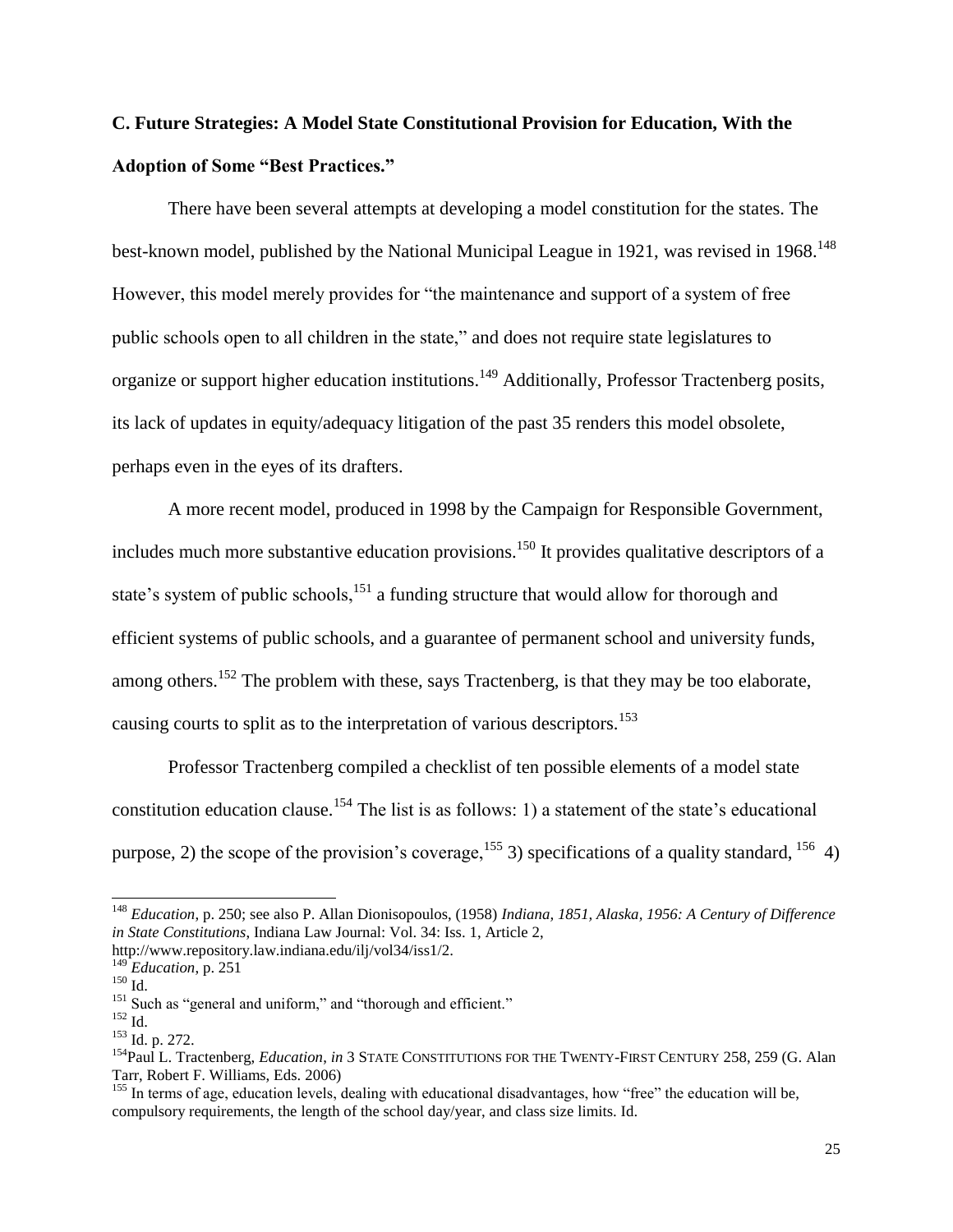specifications of an equality standard,<sup>157</sup> 5) funding assurances,<sup>158</sup> 6) limits in private/sectarian school funding, 7) provisions for services and materials,<sup>159</sup> 8) allocation of governmental responsibility among the state, legislature, and local districts,  $160$  9) defining the role of parents and families in education,  $^{161}$  and 10) provisions for enforceability.  $^{162}$ 

It would be presumptuous of this author to devise a perfect constitutional provision for education, as there are those who have devoted their lives' work to such a cause. We do suggest, however, that some of the key elements from the "Tractenberg Ten" should be present in every state's education clause.

#### <span id="page-26-0"></span>1) The Stated Goal

The goal of every state should be, as quoted from Secretary of Education Terell Bell above, $163$  to grant to all students, regardless of their race and economic situation, an entitlement to a fair chance to develop their potentials as guided by a competent school system. That could be taken to include an education that does not just function to further state objectives such as math, science and reading. Instead, it focuses on the education of the student as a whole, and guarantees the teaching of subjects that aim to improve the knowledge of the person, such as the arts, languages, and physical education.

<sup>&</sup>lt;sup>156</sup> Defining whether quality should be defined by input or outcome measures or the like. Id.

<sup>&</sup>lt;sup>157</sup> Providing for freedom from segregation and discrimination, guaranteeing access to comparable schools and funding, etc. Id.

<sup>&</sup>lt;sup>158</sup> Including guarantees of state funding, priority of services, reliance on local funding, taxpayer equality, caps on taxing/spending levels, and support of higher education/scholarship funding. Id.

<sup>&</sup>lt;sup>159</sup> Including transportation, textbooks, and teachers. Id.

<sup>&</sup>lt;sup>160</sup> Including definitions of responsibilities of the state, the legislature, state education officials, superintendents, and school districts. Id.

<sup>&</sup>lt;sup>161</sup> Including funding issues for school-choice initiatives, home schooling, funding issues for non-public schooling. Id.

 $162$  Including the role of the courts in enforcement, and the power of individuals in terms of rights. Id.

 $163$  Pages 1-2 supra.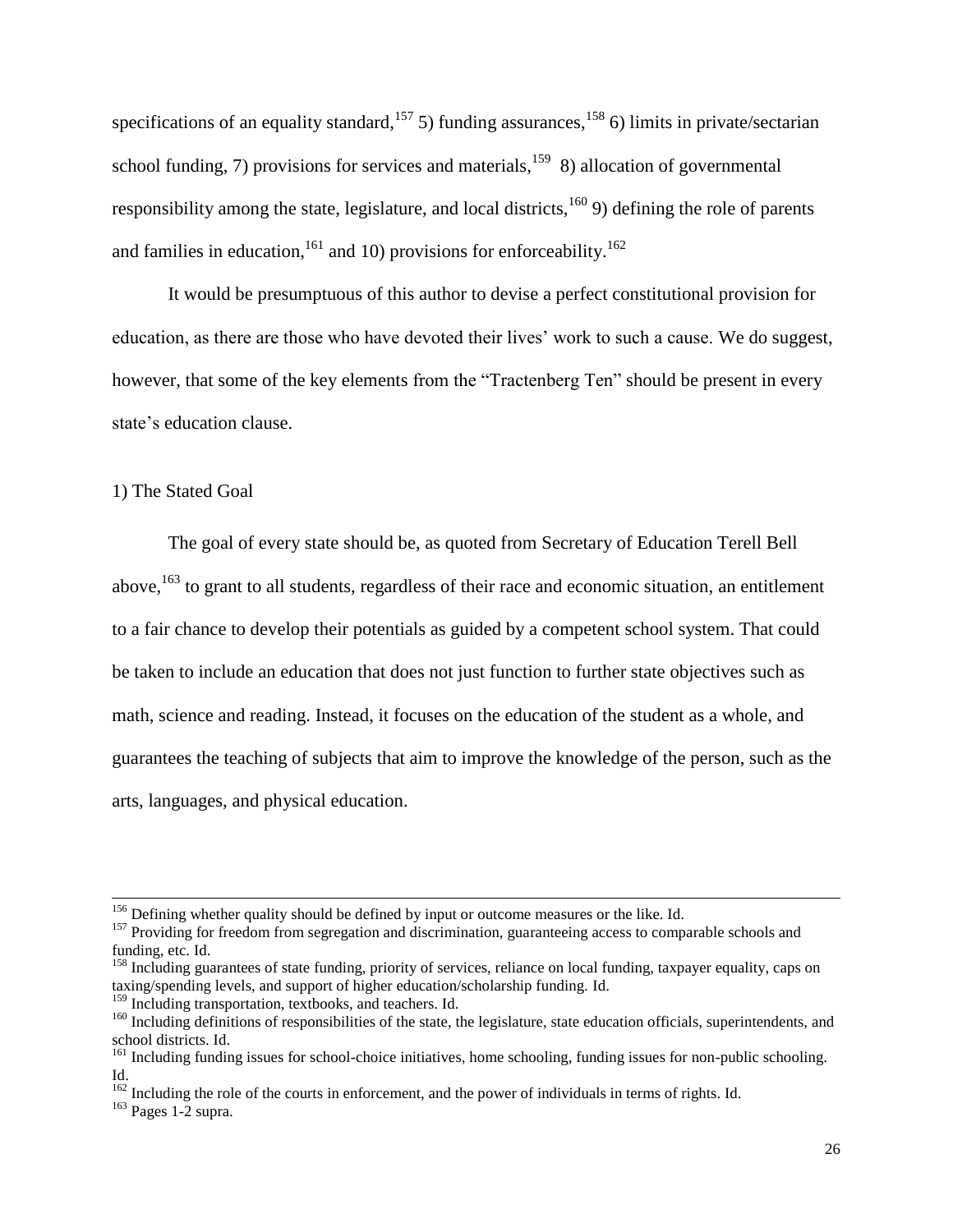This provision should be separate from any subsequent quality provisions. The importance of education in each state should be expressed in a way that reflects the state's willingness to devote the proper resources to accomplish its stated goal. Hence, during a time of fiscal restraint, a state legislature may wish to limit its responsibilities and would aim for a provision that is less of a mandate and more a goal. We believe, however, that if there is any hope of enforceability from a constitutional level, every state should make their education provisions mandatory from the start, subsequently defining what is mandatory.

For example, the Florida Constitution, Article IX, §1 states that "The education of children is a fundamental value… It is, therefore, a paramount duty of the state to make adequate provision for the education of all children residing within its borders." This provision both delineates the importance of education to the state as well as making its provision mandatory on the state. This is in contrast to the "goal" of the Montana Constitution, Article X, §IV, which says "it is the goal of the people to establish a system of education…"

#### <span id="page-27-0"></span>2) Quality Standards

Although there is little uniformity in the way state supreme courts interpret the quality standards of their education provisions, $164$  there have been many cases where courts have overturned state finance systems due to violations of education provisions. Two examples are the 1973 New Jersey cases *Robinson v. Cahill*, <sup>165</sup> and the succession of *Abbott v. Burke*<sup>166</sup> in which the Supreme Court of New Jersey's continuously stepped up its demands for comprehensiveness

<sup>164</sup> Tractenberg, *Education*, p. 263

<sup>&</sup>lt;sup>165</sup> Robinson v. Cahill, 62 N.J. 473, 303 A.2d 273 (N.J. 1973).

<sup>166</sup> Starting in 1985 with *Abbott v. Burke*, 100 N.J. 269, 495 A.2d 376, (N.J. 1985), and going through 9 more cases until *Abbott v. Burke*, 172 N.J. 294, 798 A.2d 602, (N.J. 2002).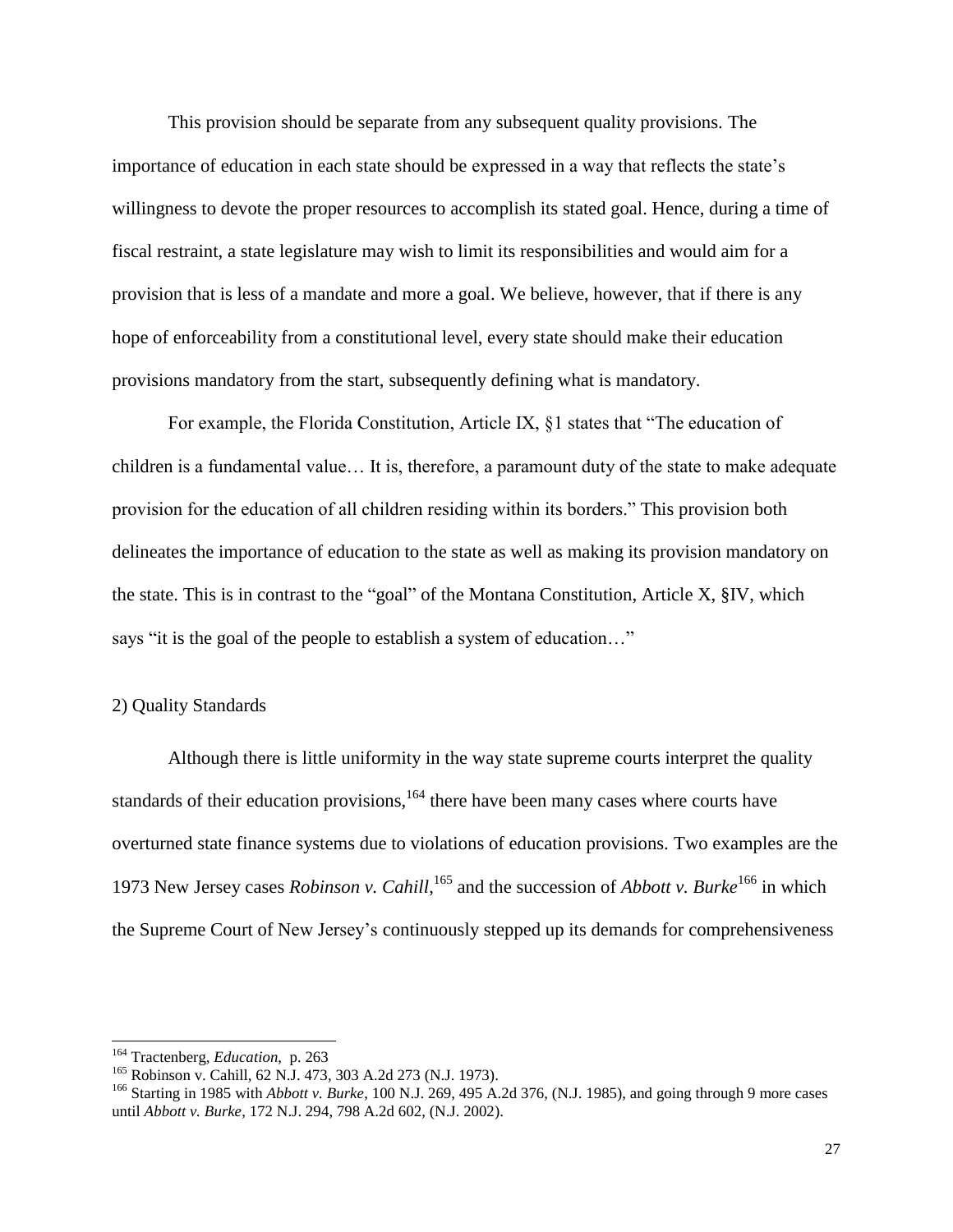and specificity for education as a response to failures of state government.<sup>167</sup> This element is essential as it provides a yardstick for the legislature's enforcement of the provision.

#### <span id="page-28-0"></span>3) Enforceability

This element is essential for the success of any education provision. Without the ability to enforce the state's constitution, it becomes much like an empty paper, instead of a roadmap for the state. However, since most state constitutions are written "for the ages," they are generally not specific in terms of who has a positive right to a verifiable quality education that can be enforced by the courts.<sup>168</sup> Even if states were to decide that education is an enforceable right, they seem reticent to include language in their constitutions that would address controversial subsequent questions such as who should have standing for such a right, how is this right to be enforced, and what remedy should be available? $169$ 

However, it can be done. Finland's constitution has several mandatory provisions, such as "everyone has the right to basic education," and "the public authorities shall… guarantee for everyone equal opportunity to receive other educational services…" The Finnish government has taken these mandates to their fullest extent, even though they were often met with resistance along the way.<sup>170</sup> An OECD article quoted from Jukka Surjala, Director-General of the National Board of Education in Finland, saying that when he was charged with implementing Finland's education reform, there were many municipalities that were formerly autonomous for education

<sup>167</sup> See, *Education*, id.

<sup>168</sup> Id., p. 271

 $^{169}\!$  Id.

<sup>170</sup> *Strong Performers and Successful Performers in Education: Lessons from PISA for the United States*, OECD (2010), http://www.oecd.org/pisa/pisaproducts/46581035.pdf (11/27/2013, 9:15 p.m.).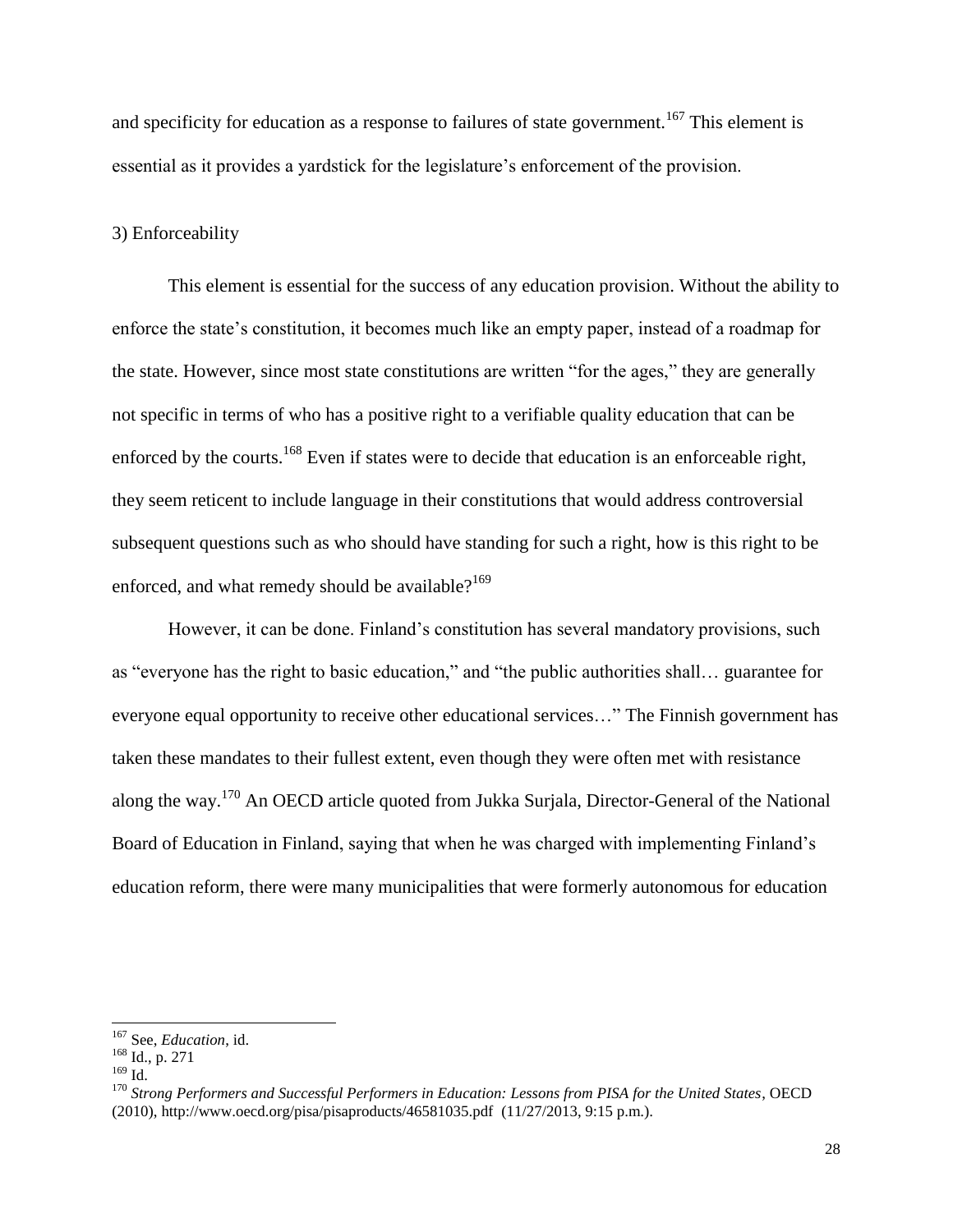that were reticent to change. This was the impetus for a legal mandate in order to implement the reform.<sup>171</sup>

#### <span id="page-29-0"></span>Better Practices for our States

There are several practices that states should be avoiding, and several they should be adopting. States should be focusing less on excelling in select subjects, as in the focus to "Race to the Top," and instead focus on more of a holistic approach to education that would educate the person as a whole. For example, Finland has "citizen skills" that are multi-disciplinary skills that "support deeper learning and applied knowledge."<sup>172</sup> Finland's climb to the top of the rankings was not a purposeful push to be recognized by the world.<sup>173</sup> Instead, there was a widespread recognition that change needed to be made. Change was effected, and subsequent effects on the rankings were viewed as secondary bonuses.

Additionally, states should seriously consider revisiting the way teachers are viewed. Instead of teachers being held as one of the lower professions in our society, perhaps we should be viewing them, as Finland does, as leaders in society, and instruments for change. This does not have to be through increased salaries, although that would surely help. Rather, increased competition for teaching opportunities coupled with more extensive training for teachers may be a good start. Additionally, public school teachers should not need tenure, just as lawyers and doctors do not need tenure to protect their jobs. Teachers should inform their unions that they will not accept the blanket protection of poor teachers or the unwillingness to incentivize good teachers that degrades their profession. The ultimate concern of the education system must be the students, not for poor teachers to keep their poorly-executed jobs.

l  $171$  Id.

<sup>172</sup> *Executive Summary*.

<sup>&</sup>lt;sup>173</sup> See note p. 19 supra.